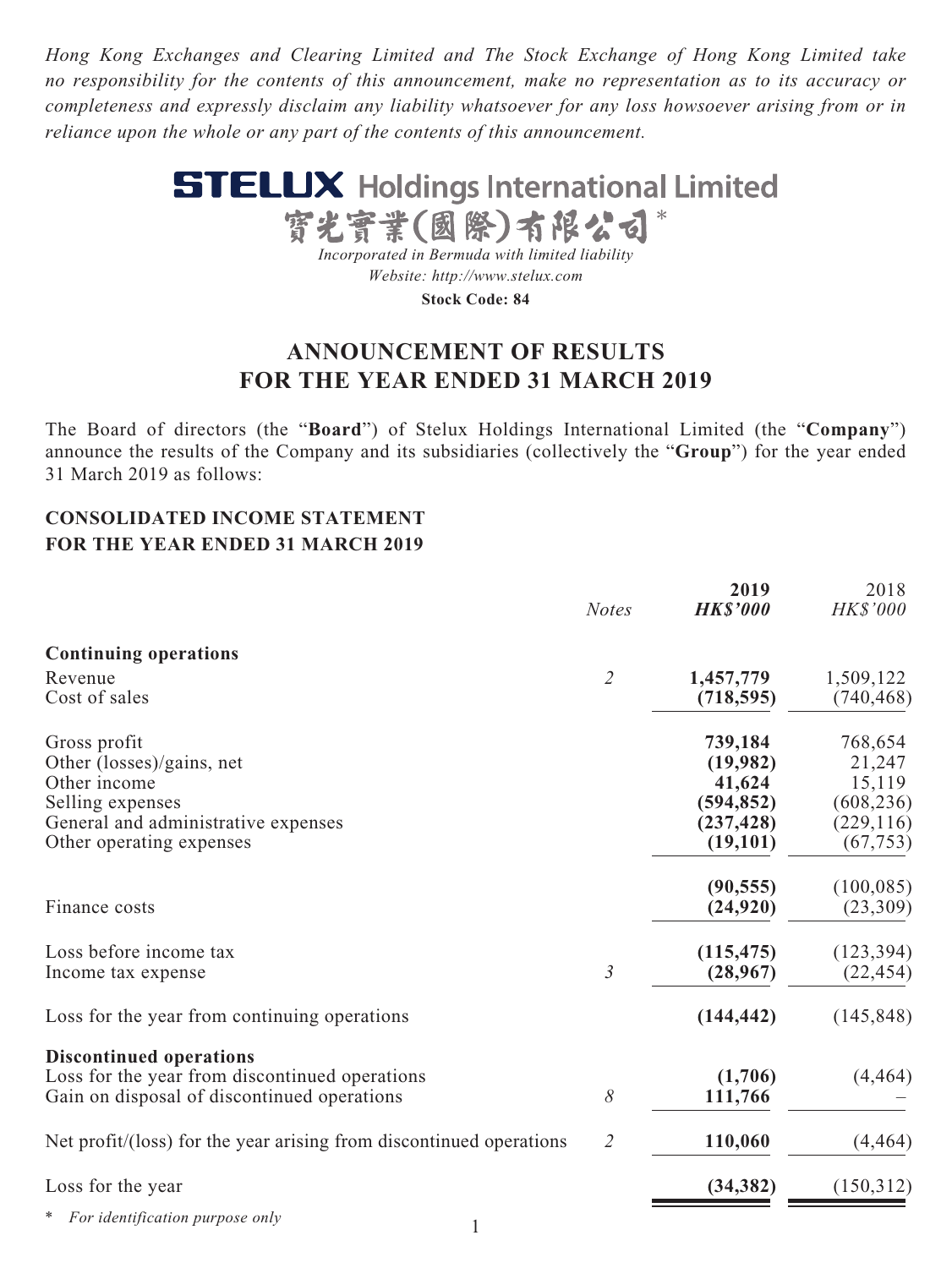# **CONSOLIDATED INCOME STATEMENT (CONTINUED)**

|                                                                                                | <b>Notes</b>                | 2019<br><b>HK\$'000</b> | 2018<br>$H K\$ '000$   |
|------------------------------------------------------------------------------------------------|-----------------------------|-------------------------|------------------------|
| Attributable to:                                                                               |                             |                         |                        |
| Equity holders of the Company<br>Non-controlling interests                                     |                             | (34, 551)<br>169        | (150, 577)<br>265      |
|                                                                                                |                             | (34, 382)               | (150,312)              |
| Loss attributable to the equity holders<br>of the Company arising from:                        |                             |                         |                        |
| $-$ Continuing operations<br>- Discontinued operations                                         | $\mathcal{L}_{\mathcal{L}}$ | (144, 611)<br>110,060   | (146, 113)<br>(4, 464) |
|                                                                                                |                             | (34, 551)               | (150, 577)             |
| Loss per share from continuing operations attributable<br>to the equity holders of the Company |                             | <b>HK</b> cents         | HK cents               |
| - Basic and diluted                                                                            | $\sqrt{2}$                  | (13.82)                 | (13.96)                |
| Loss per share attributable to the equity holders<br>of the Company                            |                             |                         |                        |
| - Basic and diluted                                                                            | 5                           | (3.30)                  | (14.39)                |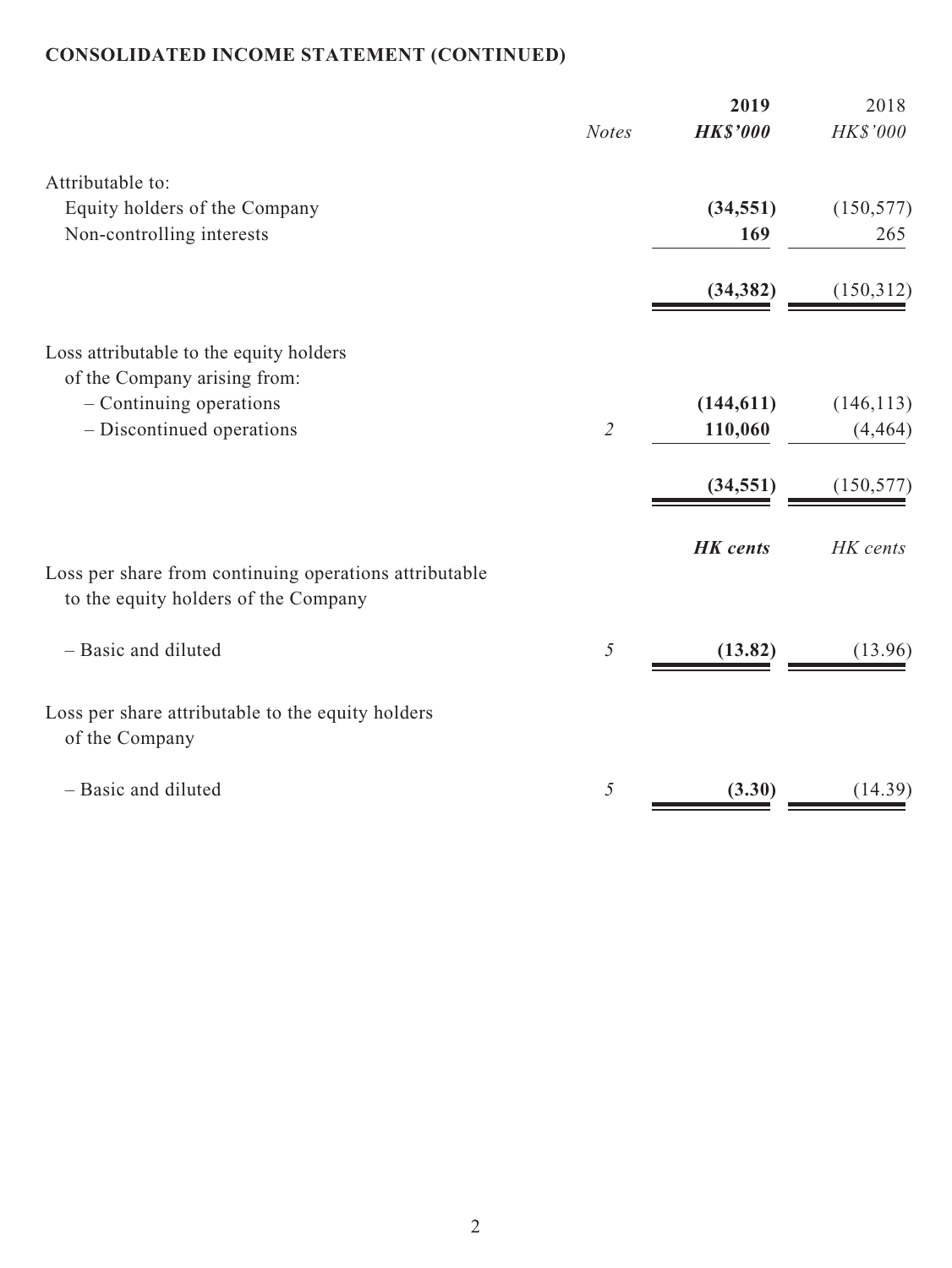# **CONSOLIDATED STATEMENT OF COMPREHENSIVE INCOME FOR THE YEAR ENDED 31 MARCH 2019**

|                                                                                                                                            | 2019<br><b>HK\$'000</b> | 2018<br>HK\$'000 |
|--------------------------------------------------------------------------------------------------------------------------------------------|-------------------------|------------------|
| Loss for the year                                                                                                                          | (34, 382)               | (150,312)        |
| Other comprehensive (loss)/income:                                                                                                         |                         |                  |
| Items that may be reclassified subsequently to profit or loss:                                                                             |                         |                  |
| Exchange differences of translation of foreign operations                                                                                  | 7,171                   | 32,889           |
| Change in fair value of available-for-sale financial assets                                                                                |                         | 1,141            |
| Exchange difference of translation of discontinued operations                                                                              |                         | 17,262           |
| Release of exchange reserve upon disposal of discontinued operations                                                                       | (14, 978)               |                  |
|                                                                                                                                            | (7, 807)                | 51,292           |
| Items that will not be reclassified to profit or loss:                                                                                     |                         |                  |
| Gain on revaluation of property, plant and equipment, net of tax<br>Change in fair value of equity investments at fair value through other | 202,040                 | 201,644          |
| comprehensive income                                                                                                                       | 2,596                   |                  |
|                                                                                                                                            | 204,636                 | 201,644          |
| Other comprehensive income for the year, net of tax                                                                                        | 196,829                 | 252,936          |
|                                                                                                                                            |                         |                  |
| Total comprehensive income for the year                                                                                                    | 162,447                 | 102,624          |
| Attributable to:                                                                                                                           |                         |                  |
| Equity holders of the Company                                                                                                              | 163,211                 | 101,511          |
| Non-controlling interests                                                                                                                  | (764)                   | 1,113            |
| Total comprehensive income for the year                                                                                                    | 162,447                 | 102,624          |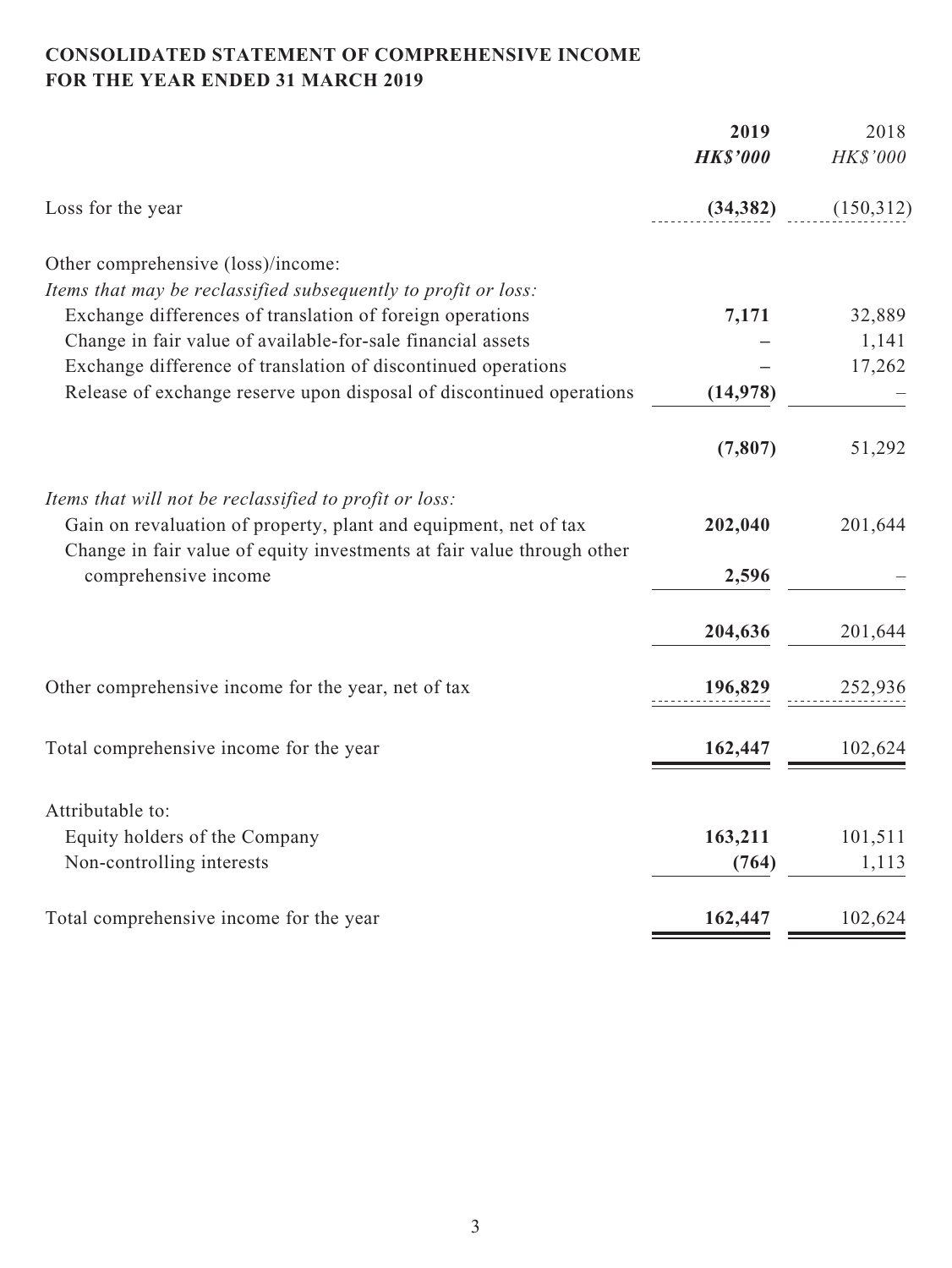# **CONSOLIDATED BALANCE SHEET AS AT 31 MARCH 2019**

|                                                                           | <b>Notes</b> | 2019<br><b>HK\$'000</b> | 2018<br>HK\$'000 |
|---------------------------------------------------------------------------|--------------|-------------------------|------------------|
|                                                                           |              |                         |                  |
| <b>ASSETS</b>                                                             |              |                         |                  |
| Non-current assets                                                        |              |                         |                  |
| Property, plant and equipment                                             |              | 165,411                 | 322,772          |
| Investment properties                                                     |              | 586,100                 | 230,000          |
| Prepaid lease premium                                                     |              | 11,135                  | 14,266           |
| Intangible assets                                                         |              | 65,633                  | 69,436           |
| Deferred tax assets                                                       |              | 49,553                  | 62,471           |
| Available-for-sale financial assets                                       |              |                         | 12,374           |
| Equity investments at fair value through other                            |              |                         |                  |
| comprehensive income                                                      |              | 14,970                  |                  |
| Deposits and prepayments                                                  | 6            | 55,080                  | 56,921           |
| Total non-current assets                                                  |              | 947,882                 | 768,240          |
| Current assets                                                            |              |                         |                  |
| Inventories                                                               |              | 559,829                 | 670,863          |
| Trade and other receivables                                               | 6            | 182,488                 | 351,702          |
| Pledged bank deposit                                                      |              | 56,649                  |                  |
| Cash and cash equivalents                                                 |              | 234,869                 | 246,278          |
|                                                                           |              | 1,033,835               | 1,268,843        |
| Assets classified as held for sale                                        | 8            |                         | 614,856          |
| Total current assets                                                      |              | 1,033,835               | 1,883,699        |
|                                                                           |              |                         |                  |
| Total assets                                                              |              | 1,981,717               | 2,651,939        |
| <b>EQUITY</b>                                                             |              |                         |                  |
| Capital and reserves attributable to the equity holders<br>of the Company |              |                         |                  |
| Share capital                                                             |              | 104,647                 | 104,647          |
| Reserves                                                                  |              | 880,324                 | 915,943          |
| Shareholders' funds                                                       |              | 984,971                 | 1,020,590        |
| Non-controlling interests                                                 |              | 7,129                   | 8,193            |
|                                                                           |              |                         |                  |
| Total equity                                                              |              | 992,100                 | 1,028,783        |
|                                                                           |              |                         |                  |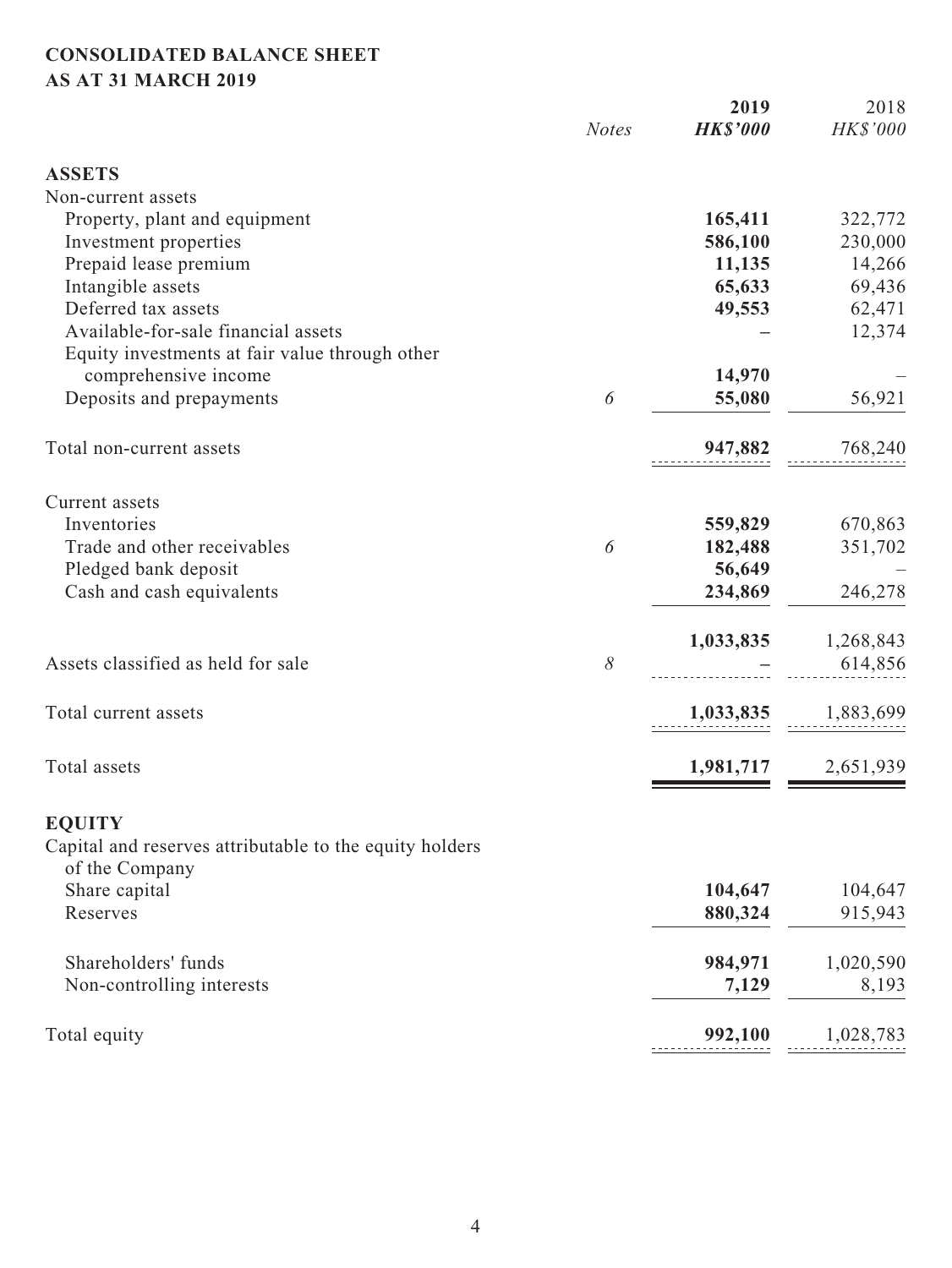# **CONSOLIDATED BALANCE SHEET (CONTINUED)**

|                                                        | <b>Notes</b> | 2019<br><b>HK\$'000</b> | 2018<br>HK\$'000 |
|--------------------------------------------------------|--------------|-------------------------|------------------|
| <b>LIABILITIES</b>                                     |              |                         |                  |
| Non-current liabilities                                |              |                         |                  |
| Deferred tax liabilities                               |              | 31,004                  | 7,064            |
| Interest-bearing bank and other borrowings             |              |                         | 15,483           |
| Total non-current liabilities                          |              | 31,004                  | 22,547           |
| <b>Current liabilities</b>                             |              |                         |                  |
| Trade and other payables                               | 7            | 237,472                 | 369,653          |
| Income tax payable                                     |              | 32,840                  | 15,609           |
| Interest-bearing bank and other borrowings             |              | 688,301                 | 918,926          |
|                                                        |              | 958,613                 | 1,304,188        |
| Liabilities directly associated with assets classified |              |                         |                  |
| as held for sale                                       | 8            |                         | 296,421          |
| Total current liabilities                              |              | 958,613                 | 1,600,609        |
| Total liabilities                                      |              |                         |                  |
|                                                        |              | 989,617                 | 1,623,156        |
| Total equity and liabilities                           |              | 1,981,717               | 2,651,939        |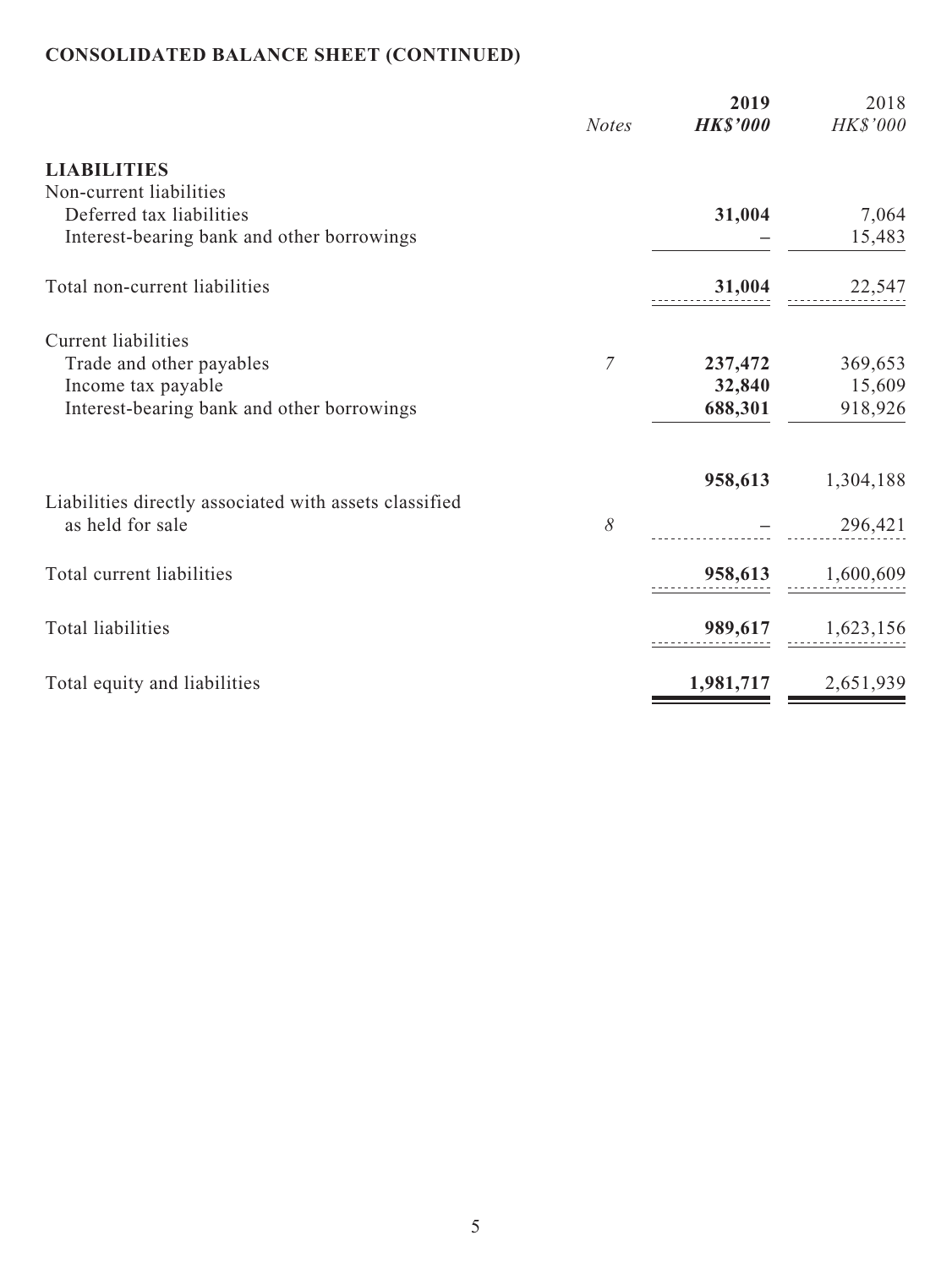### **NOTES TO THE CONSOLIDATED FINANCIAL STATEMENTS**

#### **1. BASIS OF PREPARATION**

The consolidated financial statements of the Company have been prepared in accordance with Hong Kong Financial Reporting Standards ("HKFRSs") issued by Hong Kong Institute of Certified Public Accountants ("HKICPA") and the disclosure requirements of the Hong Kong Companies Ordinance Cap. 622.

The consolidated financial statements have been prepared on historical cost basis, except for the equity investments at fair value through other comprehensive income and investment properties, which are measured at fair value.

The preparation of consolidated financial statements in conformity with HKFRS requires the use of certain critical accounting estimates. It also requires management to exercise its judgement in the process of applying the Group's accounting policies.

#### **Adoption of new standards and interpretation, and amendments to standards**

The Group has adopted the following new and revised HKFRSs for the first time for the current year's financial statements.

| Amendments to HKFRS 2         | Classification and Measurement of Share-based Payment Transactions      |
|-------------------------------|-------------------------------------------------------------------------|
| Amendments to HKFRS 4         | Applying HKFRS 9 Financial Instruments with HKFRS 4 Insurance Contracts |
| HKFRS 9                       | <b>Financial Instruments</b>                                            |
| HKFRS 15                      | Revenue from Contracts with Customers                                   |
| Amendments to HKFRS 15        | Clarifications to HKFRS 15 Revenue from Contracts with Customers        |
| Amendments to HKAS 40         | Transfers of Investment Property                                        |
| HK(IFRIC)-Int 22              | Foreign Currency Transactions and Advance Consideration                 |
| Annual Improvements to HKFRSs | Amendments to HKFRS 1 and HKAS 28                                       |
| 2014-2016 Cycle               |                                                                         |

Except for the amendments to HKFRS 4, amendments to HKFRS 2 and Annual Improvements to HKFRSs 2014-2016 Cycle, which are not relevant to the preparation of the Group's financial statements, the nature and the impact of the new and revised HKFRSs, are described below, the adoption of the above new and revised standards have no material impact to the Group.

The Group has initially applied Hong Kong Financial Reporting Standard 9 *Financial Instruments* ("HKFRS 9") and Hong Kong Financial Reporting Standard 15 *Revenue from Contracts with Customers* ("HKFRS 15") with effect from 1 April 2018 and has taken transitional provisions and methods not to restate comparative information for prior periods. The comparative information continues to be reported under the accounting policies prevailing prior to 1 April 2018. The Group had to change its accounting policies with effect from 1 April 2018 as a result of adopting HKFRS 9 and HKFRS 15. Under HKFRS 9, there is no longer a financial asset category of "available-for-sale financial assets", the carrying amount of which amounting to HK\$12,374,000 as at 1 April 2018 was reclassified and irrevocably designated as "equity investments at fair value through other comprehensive income" and the respective fair value reserve of HK\$10,123,000 was no longer allowed to be subsequently reclassified to the income statement.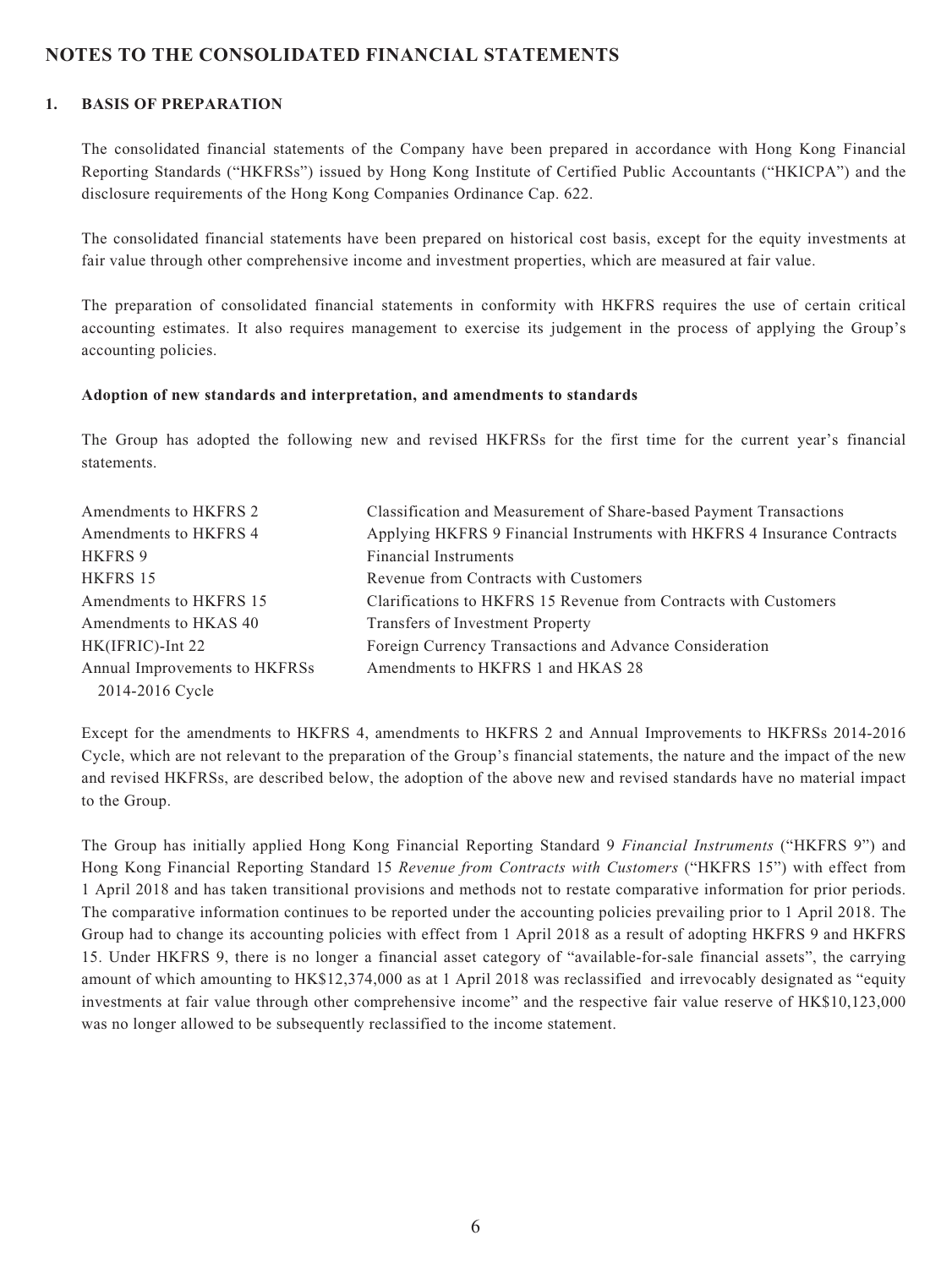#### **1. BASIS OF PREPARATION (CONTINUED)**

#### **Adoption of new standards and interpretation, and amendments to standards (continued)**

In addition, all the financial assets previously classified as "loans and receivables" were measured (and categorised) as financial assets at amortised cost under HKFRS 9 as at 1 April 2018. For financial liabilities at 1 April 2018, they continued to be accounted for at amortised cost.

For impairment assessment of financial assets at amortised cost, HKFRS 9 introduced expected credit loss ("ECL") model to replace incurred credit loss model under HKAS 39. There was no material financial impact resulting from the new ECL model as at 1 April 2018.

Except for these changes, the accounting policies applied and methods of computation used in the preparation of the consolidated financial statements are consistent with those used in the preparation of the consolidated financial statements of the Company and its subsidiaries (together, the "Group") for the year ended 31 March 2018.

#### **Issued but not yet effective Hong Kong Financial Reporting Standards**

The Group has not applied the following new and revised HKFRSs, that have been issued but are not yet effective, in the consolidated financial statements.

|                                                  |                                                                                          | <b>Effective for</b><br>annual<br>accounting<br>periods<br>beginning<br>on or after |
|--------------------------------------------------|------------------------------------------------------------------------------------------|-------------------------------------------------------------------------------------|
| Amendments to HKFRS 3                            | Definition of a Business                                                                 | 1 April 2020                                                                        |
| Amendments to HKFRS 9                            | Prepayment Features with Negative Compensation                                           | 1 April 2019                                                                        |
| Amendments to HKFRS 10<br>and HKAS 28 (2011)     | Sale or Contribution of Assets between an Investor<br>and its Associate or Joint Venture | To be determined                                                                    |
| HKFRS 16                                         | Leases                                                                                   | 1 April 2019                                                                        |
| HKFRS 17                                         | Insurance Contracts                                                                      | 1 April 2021                                                                        |
| Amendments to HKAS 1<br>and HKAS 8               | Definition of Material                                                                   | 1 April 2020                                                                        |
| Amendments to HKAS 19                            | Plan Amendment, Curtailment or Settlement                                                | 1 April 2019                                                                        |
| Amendments to HKAS 28                            | Long-term Interests in Associates and Joint Ventures                                     | 1 April 2019                                                                        |
| HK(IFRIC)-Int 23                                 | Uncertainty over Income Tax Treatments                                                   | 1 April 2019                                                                        |
| Annual Improvements to HKFRSs<br>2015-2017 Cycle | Amendments to HKFRS 3, HKFRS 11, HKAS 12 and HKAS 23                                     | 1 April 2019                                                                        |

HKFRS 16 replaces HKAS 17 *Leases*, HK(IFRIC)-Int 4 *Determining whether an Arrangement contains a Lease*, HK(SIC)- Int 15 *Operating Leases-Incentives* and HK(SIC)-Int 27 *Evaluating the Substance of Transactions Involving the Legal Form of a Lease*. The standard sets out the principles for the recognition, measurement, presentation and disclosure of leases and requires lessees to recognise assets and liabilities\* for most leases. The standard includes two elective recognition exemptions for lessees – leases of low-value assets and short-term leases. At the commencement date of a lease, a lessee will recognise a liability to make lease payments (i.e., the lease liability) and an asset representing the right to use the underlying asset during the lease term (i.e., the right-of-use asset). The right-of-use asset is subsequently measured at cost less accumulated depreciation and any impairment losses unless the right-of-use asset meets the definition of investment property in HKAS 40, or relates to a class of property, plant and equipment to which the revaluation model is applied. The lease liability is subsequently increased to reflect the interest on the lease liability and reduced for the lease payments. Lessees will be required to separately recognise the interest expense on the lease liability and the depreciation expense on the right-of-use asset. Lessees will also be required to remeasure the lease liability upon the occurrence of certain events,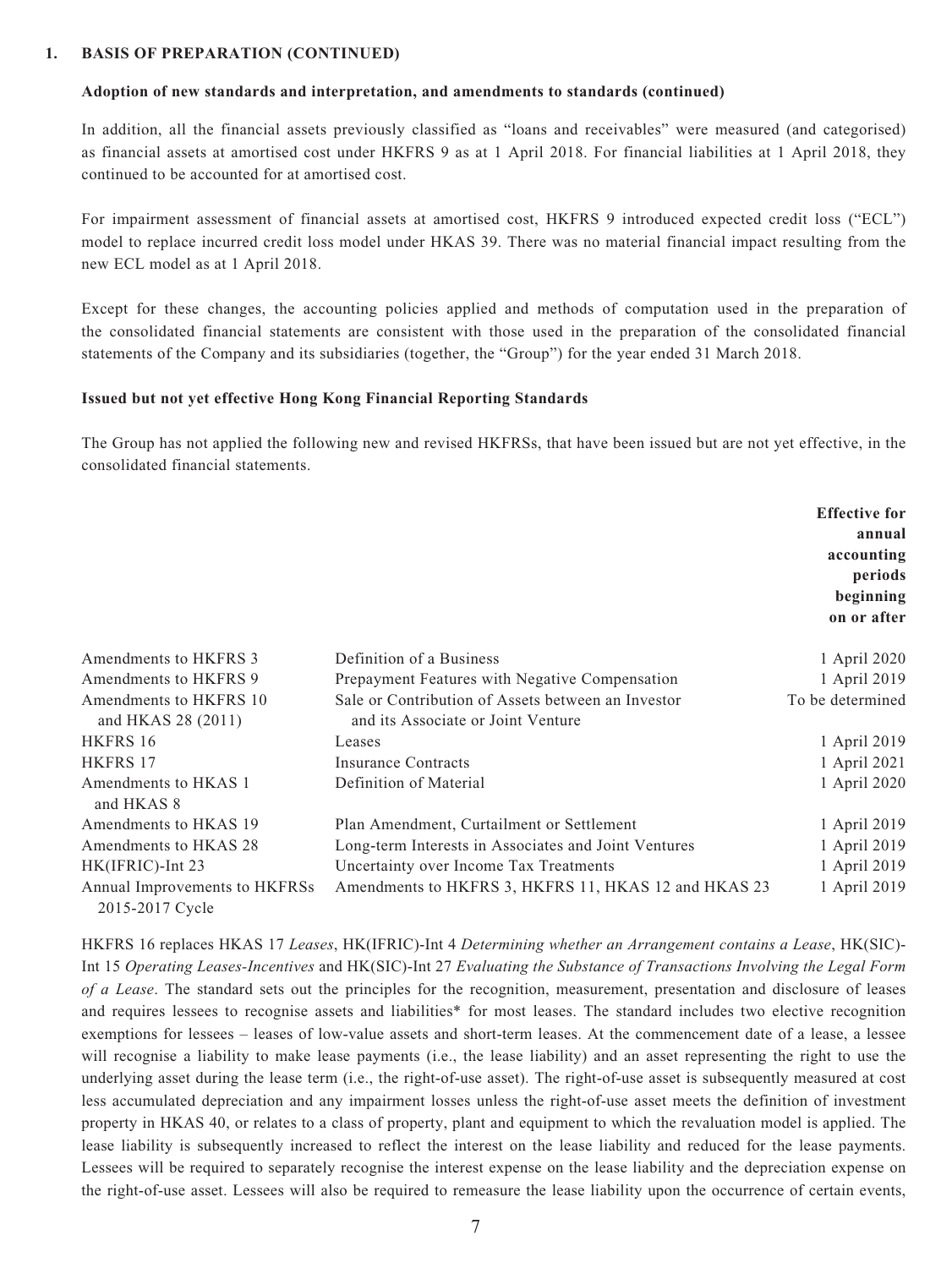#### **1. BASIS OF PREPARATION (CONTINUED)**

#### **Issued but not yet effective Hong Kong Financial Reporting Standards (continued)**

such as change in the lease term and change in future lease payments resulting from a change in an index or rate used to determine those payments. Lessees will generally recognise the amount of the remeasurement of the lease liability as an adjustment to the right-of-use asset. Lessor accounting under HKFRS 16 is substantially unchanged from the accounting under HKAS 17. Lessors will continue to classify all leases using the same classification principle as in HKAS 17 and distinguish between operating leases and finance leases. HKFRS 16 requires lessees and lessors to make more extensive disclosures than under HKAS 17. Lessees can choose to apply the standard using either a full retrospective or a modified retrospective approach. The Group will adopt HKFRS 16 from 1 April 2019. The Group plans to adopt the transitional provisions in HKFRS 16 to recognise the cumulative effect of initial adoption as an adjustment to the opening balance of retained earnings at 1 April 2019 and will not restate the comparatives. In addition, the Group plans to apply the new requirements to contracts that were previously identified as leases applying HKAS 17 and measure the lease liability at the present value of the remaining lease payments, discounted using the Group's incremental borrowing rate at the date of initial application. The Group plans to use the exemptions allowed by the standard on lease contracts whose lease terms end within 12 months as of the date of initial application. The Group had operating lease commitments under non-cancellable lease of HK\$439,707,000 as at 31 March 2019. Upon adoption of HKFRS 16, certain amounts included therein may need to be recognised as new right-of-use assets and lease liabilities. The Group is currently finalising the assessment of the impact of HKFRS 16. Further analysis will be finalised to determine the amount of new right-of-use assets and lease liabilities to be recognised, including, but not limited to, incremental borrowing rates for some leases and reasonably certain lease period applied for different leases.

#### **2. SEGMENT INFORMATION AND REVENUE**

The chief operating decision-makers have been identified as the executive directors of the Company. The executive directors review the Group's financial information mainly from product and geographical perspectives. From a product perspective, the Group has four reportable segments namely watch retail and watch wholesale trading, optical retail and optical wholesale trading segments. From a geographical perspective, management mainly assesses the performance of watch and optical operations in (i) Hong Kong, Macau and Mainland China and (ii) rest of Asia.

Revenue represents sales of goods. Sales between operating segments are carried out on terms equivalent to those prevailing in arm's length transactions. The executive directors assess the performance of the operating segments based on a measure of adjusted earnings before interest and tax ("EBIT"). This measurement basis excludes unallocated income and net corporate expenses.

The optical retail and certain subsidiaries under wholesale trading segments (the "Disposal group") were discontinued and were classified as held for sale as at 31 March 2018. Information about this discontinued segment is provided in note 8.

The watch retail segment and watch wholesale trading segment together formed the continuing operations.

Unallocated income represents dividend income from investments and gain on disposal of discontinued operations. Net corporate expenses mainly represent corporate staff costs and provision for senior management bonus. Unallocated assets represent property, plant and equipment and investment properties at corporate level, unlisted equity investments, deferred tax assets, pledged bank deposit and cash and cash equivalents. Unallocated liabilities represent other payables and accruals at corporate level, interest-bearing bank and other borrowings, deferred tax liabilities and income tax payable.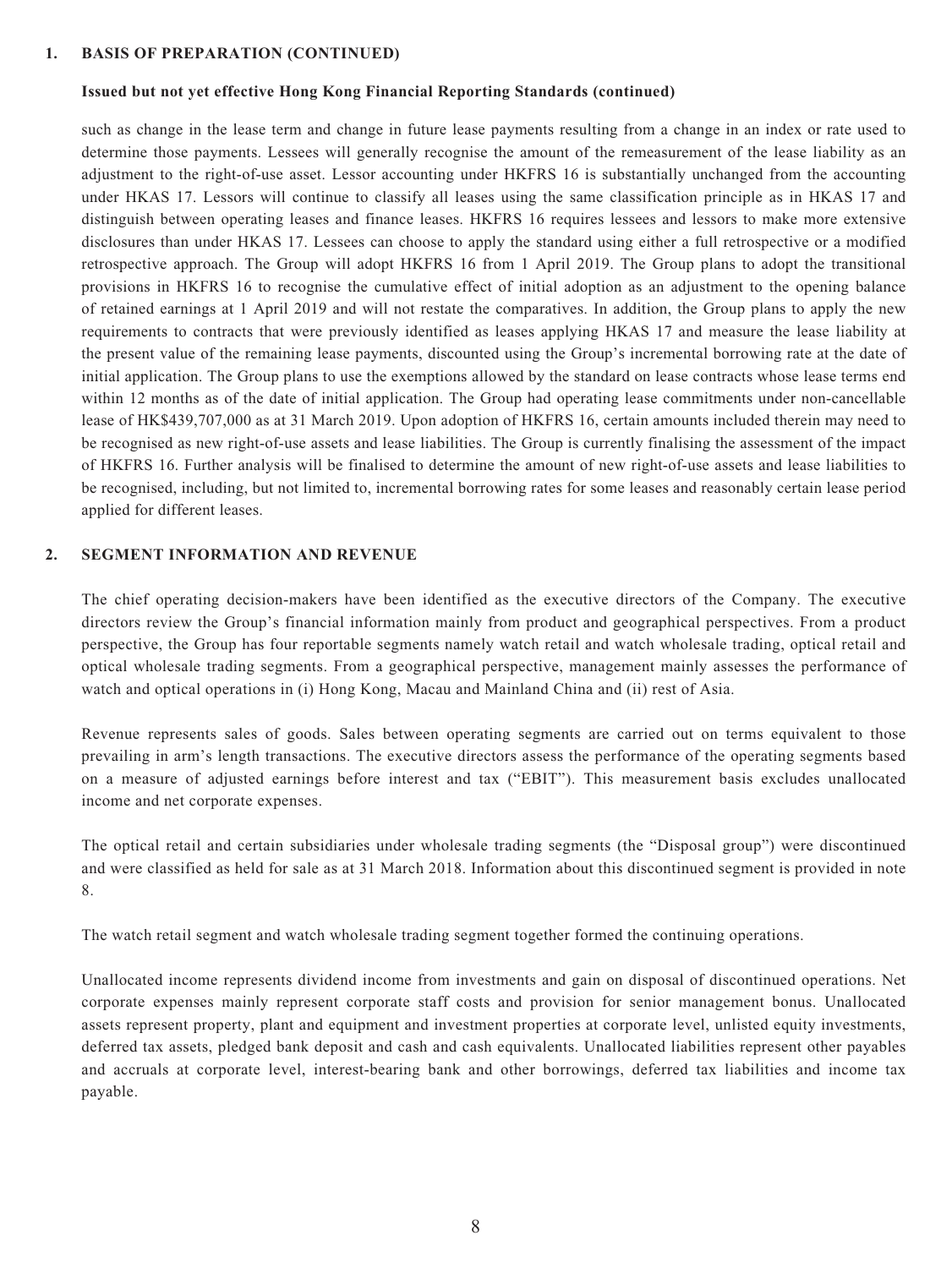## **For the year ended 31 March 2019**

|                                                                       | <b>Continuing operations</b>                                    |                                    |                               |                              |                                                                 |                                    |                                 |                              |                                   |
|-----------------------------------------------------------------------|-----------------------------------------------------------------|------------------------------------|-------------------------------|------------------------------|-----------------------------------------------------------------|------------------------------------|---------------------------------|------------------------------|-----------------------------------|
|                                                                       | Watch retail                                                    |                                    | Watch<br>wholesale<br>trading |                              | Optical retail                                                  |                                    | Optical<br>wholesale<br>trading |                              |                                   |
|                                                                       | Hong Kong,<br>Macau and<br>Mainland<br>China<br><b>HK\$'000</b> | Rest of<br>Asia<br><b>HK\$'000</b> | <b>HK\$'000</b>               | Sub-total<br><b>HK\$'000</b> | Hong Kong,<br>Macau and<br>Mainland<br>China<br><b>HK\$'000</b> | Rest of<br>Asia<br><b>HK\$'000</b> | <b>HK\$'000</b>                 | Sub-total<br><b>HK\$'000</b> | Group<br>Total<br><b>HK\$'000</b> |
| Revenues from contracts with customers                                |                                                                 |                                    |                               |                              |                                                                 |                                    |                                 |                              |                                   |
| Gross segment<br>Inter-segment                                        | 826,338                                                         | 340,200<br>$\qquad \qquad -$       | 593,991<br>(302, 750)         | 1,760,529<br>(302, 750)      | 186,012<br>$\overline{\phantom{0}}$                             | 30,161<br>$\overline{\phantom{0}}$ | 4,029<br>(1, 244)               | 220,202<br>(1, 244)          | 1,980,731<br>(303, 994)           |
| Sales to external customers                                           | 826,338                                                         | 340,200                            | 291,241                       | 1,457,779                    | 186,012                                                         | 30,161                             | 2,785                           | 218,958                      | 1,676,737                         |
| Timing of revenue recognition<br>Goods transferred at a point in time | 826,338                                                         | 340,200                            | 291,241                       | 1,457,779                    | 186,012                                                         | 30,161                             | 2,785                           | 218,958                      | 1,676,737                         |
| <b>Segment results</b>                                                | (98, 853)                                                       | 844                                | 40,119                        | (57, 890)                    | 9,626                                                           | (3, 443)                           | 313                             | 6,496                        | (51, 394)                         |
| <b>Unallocated</b> income<br>Net corporate expenses                   |                                                                 |                                    |                               | 2,798<br>(35, 463)           |                                                                 |                                    |                                 | 124,043<br>(5,481)           | 126,841<br>(40, 944)              |
| Operating(loss)/profit<br><b>Finance costs</b>                        |                                                                 |                                    |                               | (90, 555)<br>(24,920)        |                                                                 |                                    |                                 | 125,058<br>(440)             | 34,503<br>(25, 360)               |
| (Loss)/profit before income tax<br>Income tax expense                 |                                                                 |                                    |                               | (115, 475)<br>(28,967)       |                                                                 |                                    |                                 | 124,618<br>(14, 558)         | 9,143<br>(43, 525)                |
| (Loss)/profit for the year                                            |                                                                 |                                    |                               | (144, 442)                   |                                                                 |                                    |                                 | 110,060                      | (34, 382)                         |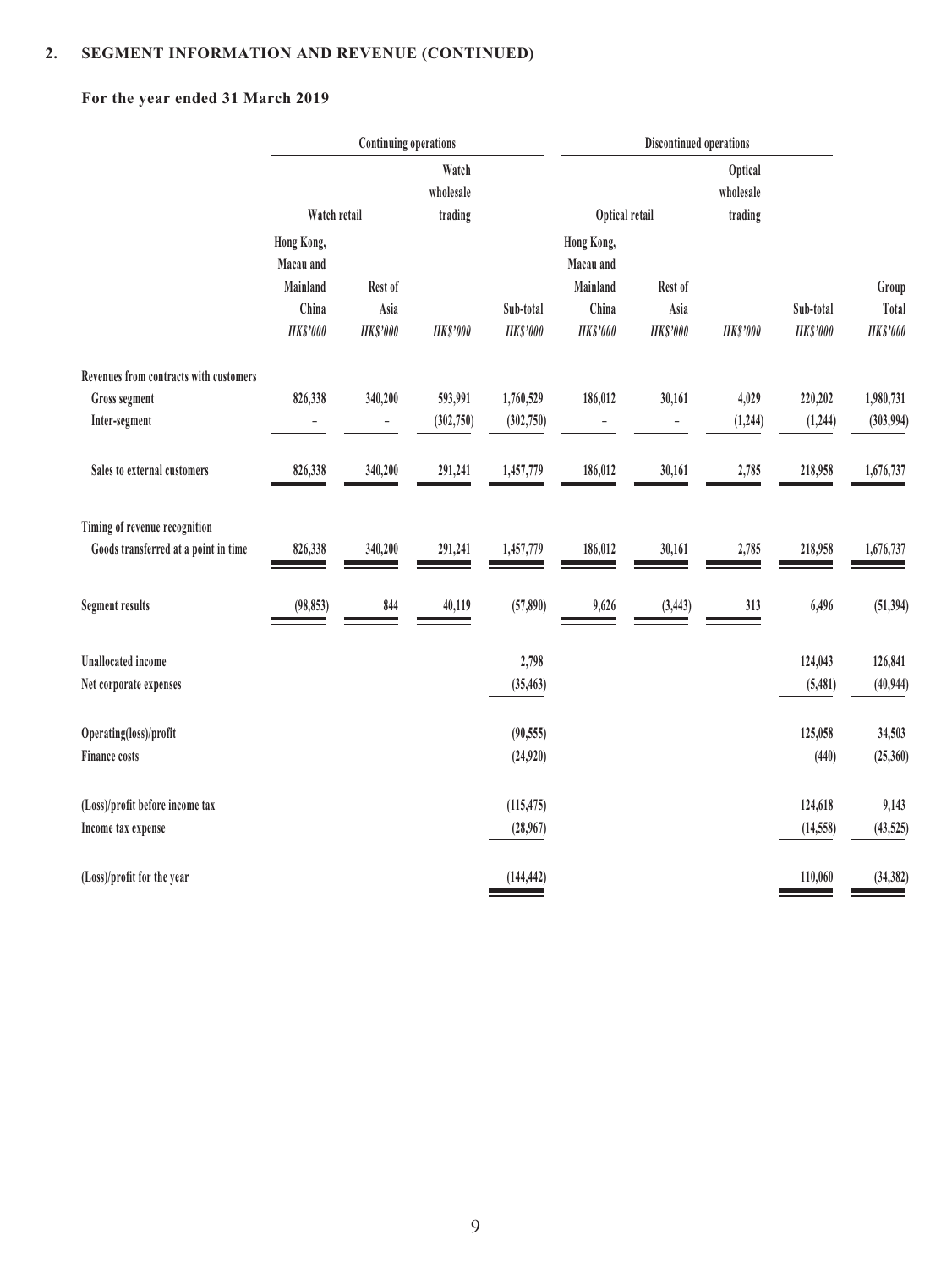## **For the year ended 31 March 2019**

|                                                           | <b>Continuing operations</b> |                |                 |                 |                 | Discontinued operations  |                          |                 |                   |                 |
|-----------------------------------------------------------|------------------------------|----------------|-----------------|-----------------|-----------------|--------------------------|--------------------------|-----------------|-------------------|-----------------|
|                                                           |                              |                | Watch           |                 |                 | <b>Optical</b>           |                          |                 |                   |                 |
|                                                           |                              |                | wholesale       |                 |                 |                          |                          | wholesale       |                   |                 |
|                                                           | Watch retail                 |                | trading         |                 |                 | Optical retail           |                          | trading         |                   |                 |
|                                                           | Hong Kong,                   |                |                 |                 |                 | Hong Kong,               |                          |                 |                   |                 |
|                                                           | Macau and                    |                |                 |                 |                 | Macau and                |                          |                 |                   |                 |
|                                                           | Mainland                     | Rest of        |                 |                 |                 | Mainland                 | Rest of                  |                 |                   | Group           |
|                                                           | China                        | Asia           |                 | Unallocated     | Sub-total       | China                    | Asia                     |                 | Sub-total         | Total           |
|                                                           | <b>HK\$'000</b>              | <b>HKS'000</b> | <b>HK\$'000</b> | <b>HK\$'000</b> | <b>HK\$'000</b> | <b>HKS'000</b>           | <b>HK\$'000</b>          | <b>HK\$'000</b> | <b>HK\$'000</b>   | <b>HK\$'000</b> |
| Capital expenditures                                      | (20, 781)                    | (8,187)        | (567)           | (612)           | (30, 147)       | (1,301)                  | (271)                    | (4)             | (1,576)           | (31, 723)       |
| Depreciation                                              | (19, 735)                    | (9, 484)       | (2,399)         | (10, 915)       | (42, 533)       | -                        | $\overline{\phantom{0}}$ | -               | -                 | (42, 533)       |
| Impairment of property, plant and equipment               | (4,251)                      | ۰              |                 | -               | (4,251)         | $\overline{\phantom{a}}$ |                          | -               | $\qquad \qquad -$ | (4,251)         |
| Amortisation of prepaid lease premium                     | -                            | (2,796)        |                 | -               | (2,796)         | $\qquad \qquad -$        |                          | -               | $\qquad \qquad -$ | (2,796)         |
| Amortisation of intangible assets                         |                              | -              | (2,322)         | -               | (2, 322)        | -                        |                          | ۰               | $\qquad \qquad -$ | (2, 322)        |
| (Provision)/write back of provision for inventories       | (30, 162)                    | 1,248          | 31,510          | -               | 2,596           |                          |                          | ۰               | ۰                 | 2,596           |
| Write back of provision/(provision) for onerous contracts | 4,916                        | (761)          |                 |                 | 4,155           |                          |                          |                 |                   | 4,155           |

#### **As at 31 March 2019**

|                                                              |                                              | <b>Continuing operations</b> |                               |                      |  |  |
|--------------------------------------------------------------|----------------------------------------------|------------------------------|-------------------------------|----------------------|--|--|
|                                                              | Watch retail                                 |                              | Watch<br>wholesale<br>trading |                      |  |  |
|                                                              | Hong Kong,<br>Macau and<br>Mainland<br>China | Rest of<br>Asia              |                               | Total                |  |  |
|                                                              | <b>HK\$'000</b>                              | <b>HK\$'000</b>              | <b>HK\$'000</b>               | <b>HK\$'000</b>      |  |  |
| <b>Segment assets</b><br><b>Unallocated assets</b>           | 582,945                                      | 150,340                      | 462,157                       | 1,195,442<br>786,275 |  |  |
| <b>Total assets</b>                                          |                                              |                              |                               | 1,981,717            |  |  |
| <b>Segment liabilities</b><br><b>Unallocated liabilities</b> | 96,014                                       | 34,963                       | 78,691                        | 209,668<br>779,949   |  |  |
| <b>Total liabilities</b>                                     |                                              |                              |                               | 989,617              |  |  |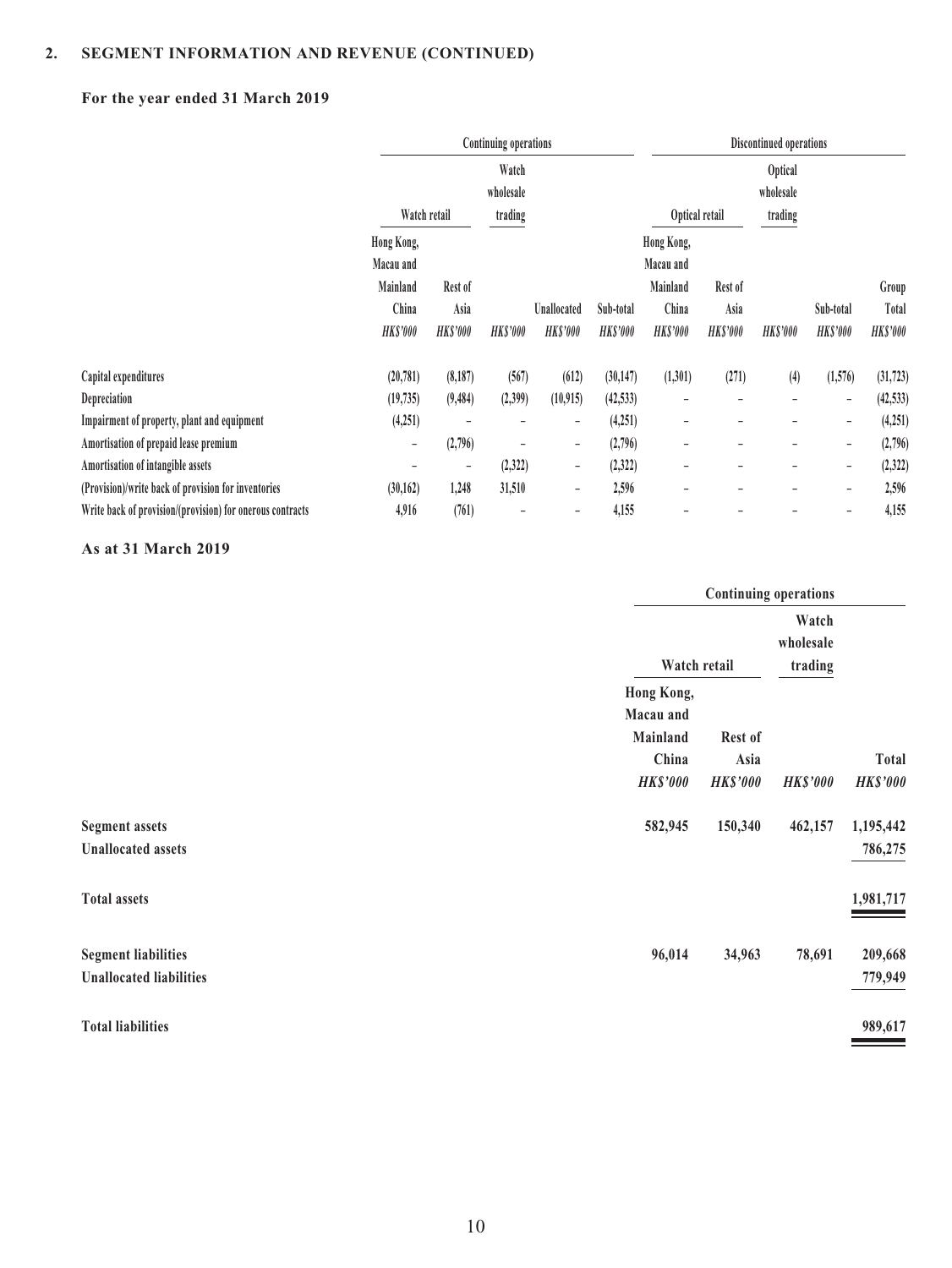For the year ended 31 March 2018

|                                                                          | Continuing operations                                    |                                     |                               |                         |                                                            |                             |                                 |                                      |                                |
|--------------------------------------------------------------------------|----------------------------------------------------------|-------------------------------------|-------------------------------|-------------------------|------------------------------------------------------------|-----------------------------|---------------------------------|--------------------------------------|--------------------------------|
|                                                                          | Watch retail                                             |                                     | Watch<br>wholesale<br>trading |                         | Optical retail                                             |                             | Optical<br>wholesale<br>trading |                                      |                                |
|                                                                          | Hong Kong,<br>Macau and<br>Mainland<br>China<br>HK\$'000 | Rest of<br>Asia<br>HK\$'000         | HK\$'000                      | Sub-total<br>HK\$'000   | Hong Kong,<br>Macau and<br>Mainland<br>China<br>$HK\$ '000 | Rest of<br>Asia<br>HK\$'000 | HK\$'000                        | Sub-total<br>HK\$'000                | Group<br>Total<br>$H K\$ '000$ |
| Revenues from contracts with customers<br>Gross segment<br>Inter-segment | 884,101                                                  | 343,718<br>$\overline{\phantom{0}}$ | 398,410<br>(117, 107)         | 1,626,229<br>(117, 107) | 1,063,450                                                  | 190,575                     | 21,659<br>(4,707)               | 1,275,684<br>(4,707)                 | 2,901,913<br>(121, 814)        |
| Sales to external customers                                              | 884,101                                                  | 343,718                             | 281,303                       | 1,509,122               | 1,063,450                                                  | 190,575                     | 16,952                          | 1,270,977                            | 2,780,099                      |
| Segment results                                                          | (52, 955)                                                | 4,231                               | (4, 573)                      | (53, 297)               | 49,464                                                     | (13, 140)                   | 2,244                           | 38,568                               | (14, 729)                      |
| Unallocated income<br>Net corporate expenses                             |                                                          |                                     |                               | 3,599<br>(50, 387)      |                                                            |                             |                                 | $\overline{\phantom{0}}$<br>(33,006) | 3,599<br>(83, 393)             |
| Operating (loss)/profit<br>Finance costs                                 |                                                          |                                     |                               | (100, 085)<br>(23,309)  |                                                            |                             |                                 | 5,562<br>(2,219)                     | (94, 523)<br>(25, 528)         |
| (Loss)/profit before income tax<br>Income tax expense                    |                                                          |                                     |                               | (123, 394)<br>(22, 454) |                                                            |                             |                                 | 3,343<br>(7, 807)                    | (120, 051)<br>(30, 261)        |
| Loss for the year                                                        |                                                          |                                     |                               | (145, 848)              |                                                            |                             |                                 | (4, 464)                             | (150,312)                      |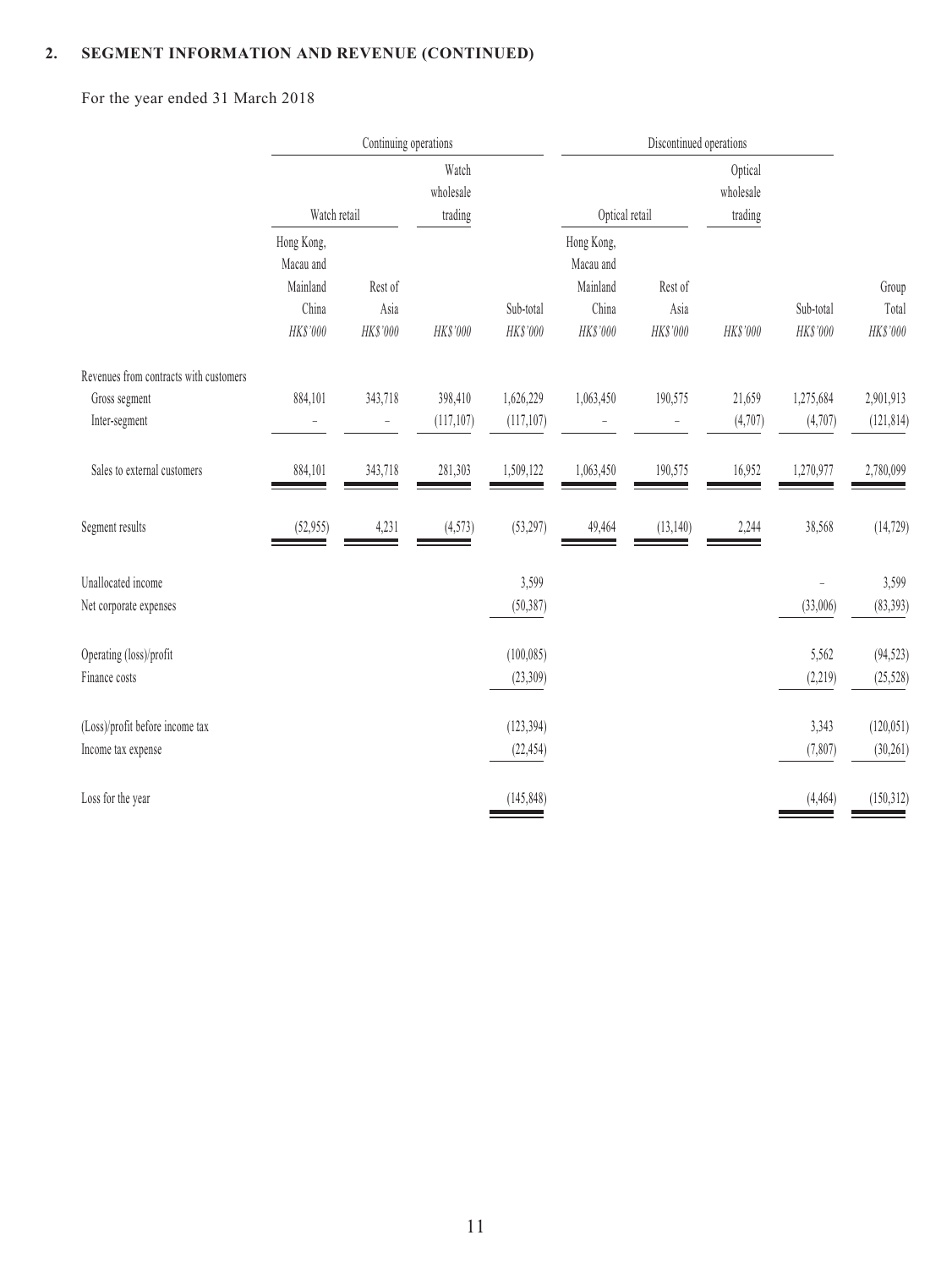For the year ended 31 March 2018

|                                                                                                                        | Continuing operations                                    |                             |                               |                         |                       | Discontinued operations                                  |                                 |                          |                          |                            |
|------------------------------------------------------------------------------------------------------------------------|----------------------------------------------------------|-----------------------------|-------------------------------|-------------------------|-----------------------|----------------------------------------------------------|---------------------------------|--------------------------|--------------------------|----------------------------|
|                                                                                                                        | Watch retail                                             |                             | Watch<br>wholesale<br>trading |                         | Optical retail        |                                                          | Optical<br>wholesale<br>trading |                          |                          |                            |
|                                                                                                                        | Hong Kong,<br>Macau and<br>Mainland<br>China<br>HK\$'000 | Rest of<br>Asia<br>HK\$'000 | HK\$'000                      | Unallocated<br>HK\$'000 | Sub-total<br>HK\$'000 | Hong Kong,<br>Macau and<br>Mainland<br>China<br>HK\$'000 | Rest of<br>Asia<br>HK\$'000     | HK\$'000                 | Sub-total<br>HK\$'000    | Group<br>Total<br>HK\$'000 |
| Capital expenditures                                                                                                   | (35, 422)                                                | (12,764)                    | (1,273)                       | (8,942)                 | (58, 401)             | (42,201)                                                 | (7,960)                         | (2)                      | (50, 163)                | (108, 564)                 |
| Depreciation                                                                                                           | (18,052)                                                 | (10, 426)                   | (2, 536)                      | (13, 438)               | (44, 452)             | (31, 113)                                                | (10, 897)                       | (73)                     | (42,083)                 | (86, 535)                  |
| Amortisation of prepaid lease premium                                                                                  | $\equiv$                                                 | (2,822)                     |                               | $\qquad \qquad -$       | (2,822)               | $\qquad \qquad -$                                        | (3,085)                         | $\qquad \qquad -$        | (3,085)                  | (5,907)                    |
| Amortisation of intangible assets                                                                                      |                                                          |                             | (2,376)                       | $\qquad \qquad -$       | (2,376)               |                                                          |                                 |                          | $\overline{\phantom{a}}$ | (2,376)                    |
| Write back of provision/(provision) for inventories                                                                    | 6,499                                                    | 6,684                       | (32,108)                      | $\qquad \qquad -$       | (18, 925)             | (5,204)                                                  | 10                              | 963                      | (4, 231)                 | (23, 156)                  |
| Impairment of property, plant and equipment                                                                            | (3,195)                                                  | (351)                       |                               | $\qquad \qquad -$       | (3, 546)              | (5,120)                                                  | (2,271)                         | $\overline{\phantom{a}}$ | (7, 391)                 | (10, 937)                  |
| Impairment of intangible assets<br>Write back of provision/(provision)                                                 |                                                          | $\overline{\phantom{0}}$    | (30,273)                      | $\qquad \qquad -$       | (30, 273)             |                                                          |                                 |                          | L.                       | (30, 273)                  |
| for onerous contracts<br>Re-measurement of deferred consideration<br>payable in respect of acquisition of a subsidiary | 23,097                                                   |                             |                               |                         | 23,097                | 2,575                                                    | (637)                           |                          | 1,938                    | 25,035                     |
| in prior years                                                                                                         |                                                          |                             | 10,000                        |                         | 10,000                |                                                          |                                 |                          |                          | 10,000                     |

As at 31 March 2018

|                          | The Group other than Disposal group |          |                               | Disposal group (as reclassified to assets classified as held for sale and<br>liabilities associated with assets classified as held for sales) |                         |          |                                 |           |           |
|--------------------------|-------------------------------------|----------|-------------------------------|-----------------------------------------------------------------------------------------------------------------------------------------------|-------------------------|----------|---------------------------------|-----------|-----------|
|                          | Watch retail                        |          | Watch<br>wholesale<br>trading |                                                                                                                                               | Optical retail          |          | Optical<br>wholesale<br>trading |           |           |
|                          | Hong Kong,<br>Macau and             |          |                               |                                                                                                                                               | Hong Kong,<br>Macau and |          |                                 |           |           |
|                          | Mainland                            | Rest of  |                               |                                                                                                                                               | Mainland                | Rest of  |                                 |           | Group     |
|                          | China                               | Asia     |                               | Sub-total                                                                                                                                     | China                   | Asia     |                                 | Sub-total | Total     |
|                          | HK\$'000                            | HK\$'000 | HK\$'000                      | HK\$'000                                                                                                                                      | HK\$'000                | HK\$'000 | HK\$'000                        | HK\$'000  | HK\$'000  |
| Segment assets           | 564,864                             | 175,937  | 549,535                       | 1,290,336                                                                                                                                     | 334,994                 | 105,917  | 17,223                          | 458,134   | 1,748,470 |
| Unallocated assets       |                                     |          |                               | 746,747                                                                                                                                       |                         |          |                                 | 156,722   | 903,469   |
| Total assets             |                                     |          |                               | 2,037,083                                                                                                                                     |                         |          |                                 | 614,856   | 2,651,939 |
| Segment liabilities      | 240,357                             | 41,372   | 50,408                        | 332,137                                                                                                                                       | 189,083                 | 24,600   | 936                             | 214,619   | 546,756   |
| Unallocated liabilities  |                                     |          |                               | 994,598                                                                                                                                       |                         |          |                                 | 81,802    | 1,076,400 |
| <b>Total liabilities</b> |                                     |          |                               | 1,326,735                                                                                                                                     |                         |          |                                 | 296,421   | 1,623,156 |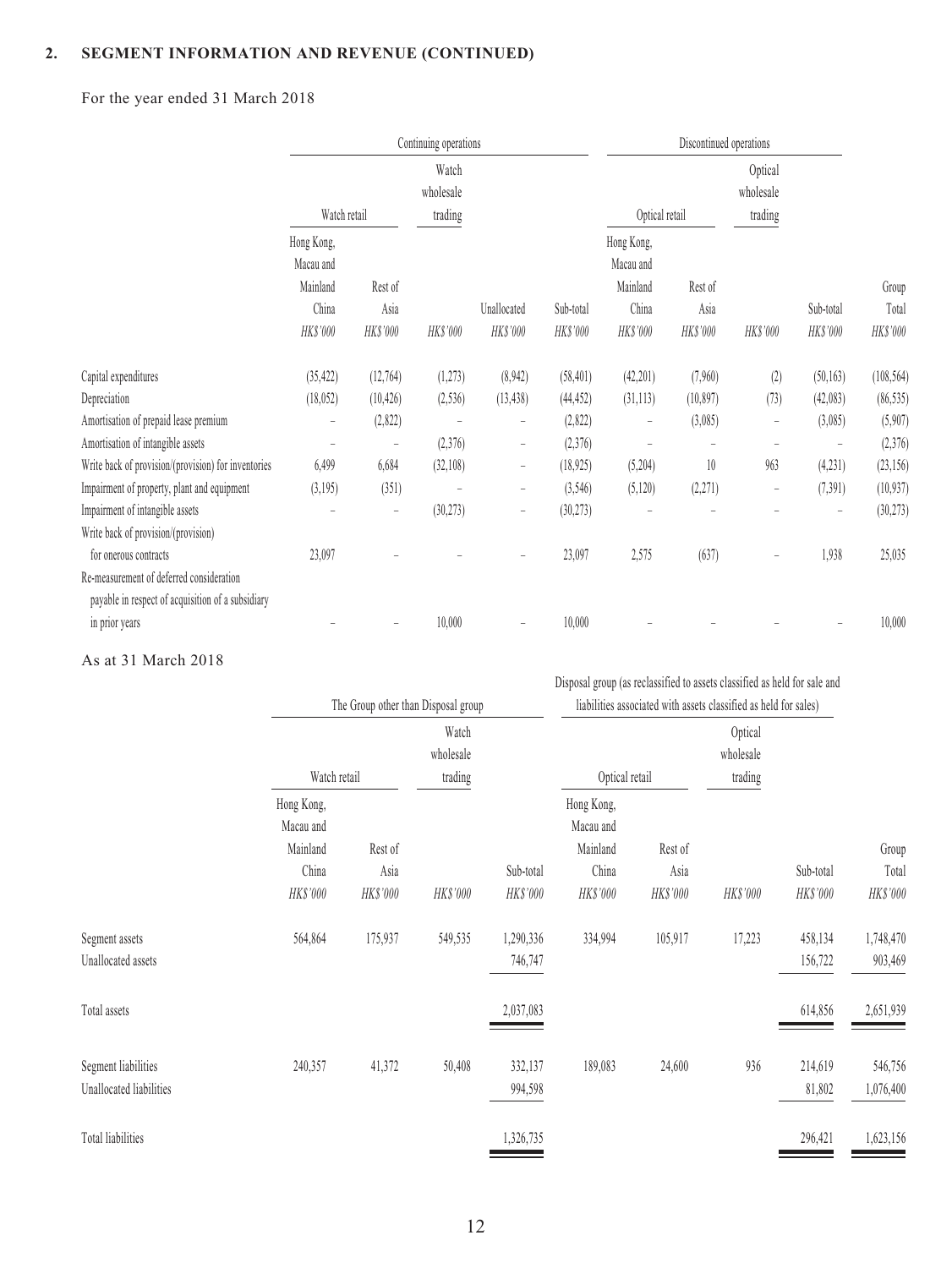#### **Geographical information**

An analysis of the Group's revenue by geographical area is as follows:

|                                | 2019            | 2018      |
|--------------------------------|-----------------|-----------|
| <b>Continuing operations</b>   | <b>HK\$'000</b> | HK\$'000  |
| Hong Kong                      | 721,668         | 751,520   |
| Macau                          | 115,553         | 119,501   |
| Mainland China                 | 128,906         | 146,318   |
| Rest of Asia                   | 489,154         | 489,864   |
| Europe                         | 2,498           | 1,919     |
|                                | 1,457,779       | 1,509,122 |
|                                | 2019            | 2018      |
| <b>Discontinued operations</b> | <b>HK\$'000</b> | HK\$'000  |
| Hong Kong                      | 145,265         | 824,810   |
| Macau                          | 9,956           | 58,452    |
| Mainland China                 | 32,741          | 191,013   |
| Rest of Asia                   | 30,996          | 196,702   |
|                                | 218,958         | 1,270,977 |
|                                |                 |           |

The revenue information above is based on the locations of the customers.

No revenue transactions with a single external customer which amounted to 10% or more of the Group's revenue during the year (2018: nil).

An analysis of the Group's results by geographical area is as follows:

|                              | 2019            | 2018      |
|------------------------------|-----------------|-----------|
| <b>Continuing operations</b> | <b>HK\$'000</b> | HK\$'000  |
| Hong Kong                    | (37, 872)       | 7,501     |
| Macau                        | 18,843          | 22,524    |
| Mainland China               | (43,520)        | (59, 444) |
| Rest of Asia                 | 15,659          | 22,967    |
| Europe                       | (11,000)        | (46, 845) |
|                              | (57, 890)       | (53, 297) |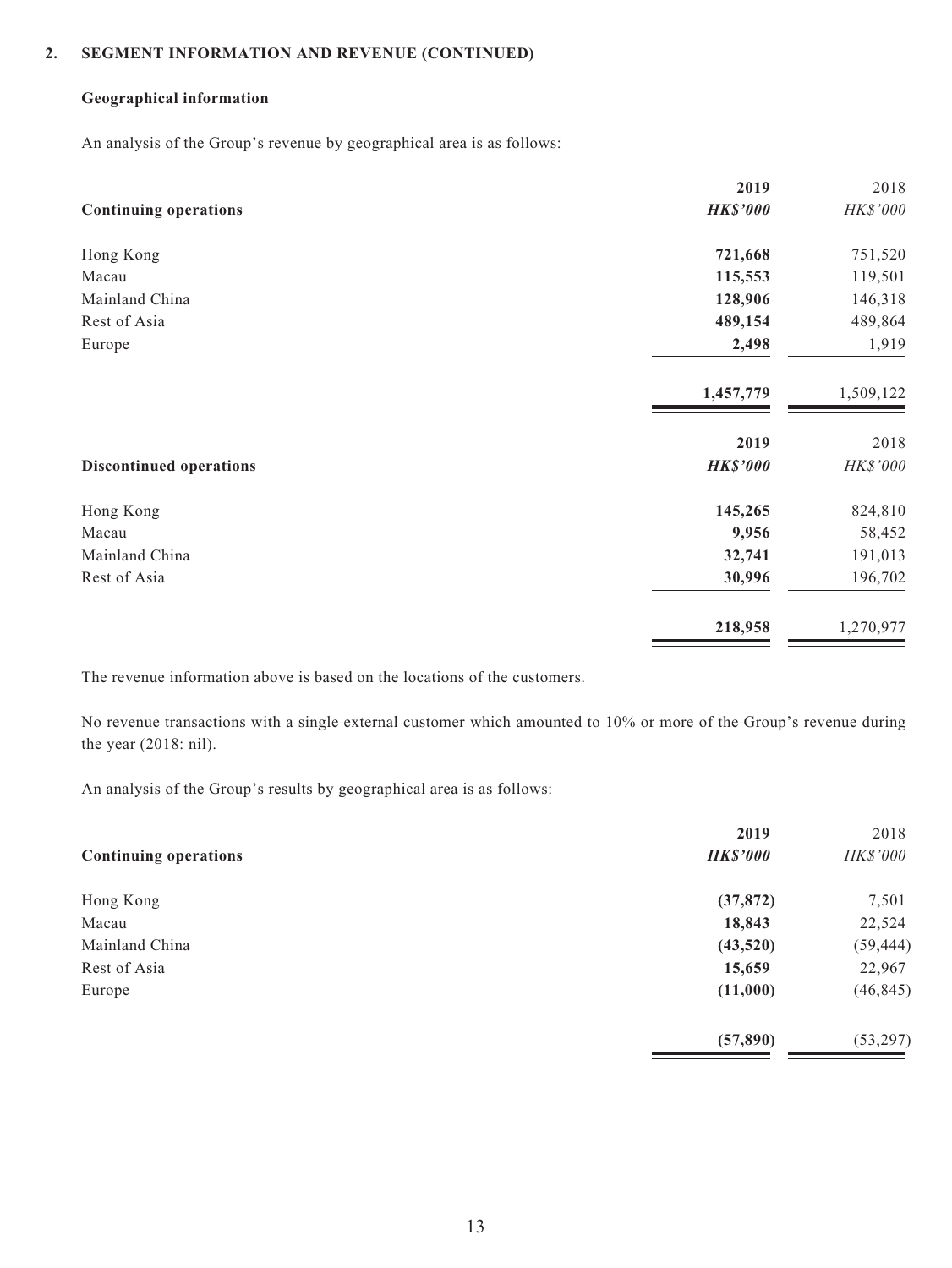### **Geographical information (Continued)**

An analysis of the Group's results by geographical area is as follows:

|                                | 2019            | 2018      |
|--------------------------------|-----------------|-----------|
| <b>Discontinued operations</b> | <b>HK\$'000</b> | HK\$'000  |
| Hong Kong                      | 15,632          | 70,345    |
| Macau                          | 2,242           | 11,536    |
| Mainland China                 | (7,896)         | (29, 546) |
| Rest of Asia                   | (3, 482)        | (13, 767) |
|                                | 6,496           | 38,568    |

An analysis of the Group's non-current assets (other than equity investments and deferred tax assets) by geographical area is as follows:

|                | 2019            | 2018     |
|----------------|-----------------|----------|
|                | <b>HK\$'000</b> | HK\$'000 |
| Hong Kong      | 375,065         | 365,919  |
| Macau          | 360,574         | 158,675  |
| Mainland China | 10,858          | 18,525   |
| Rest of Asia   | 97,264          | 106,630  |
| Europe         | 39,598          | 43,646   |
|                | 883,359         | 693,395  |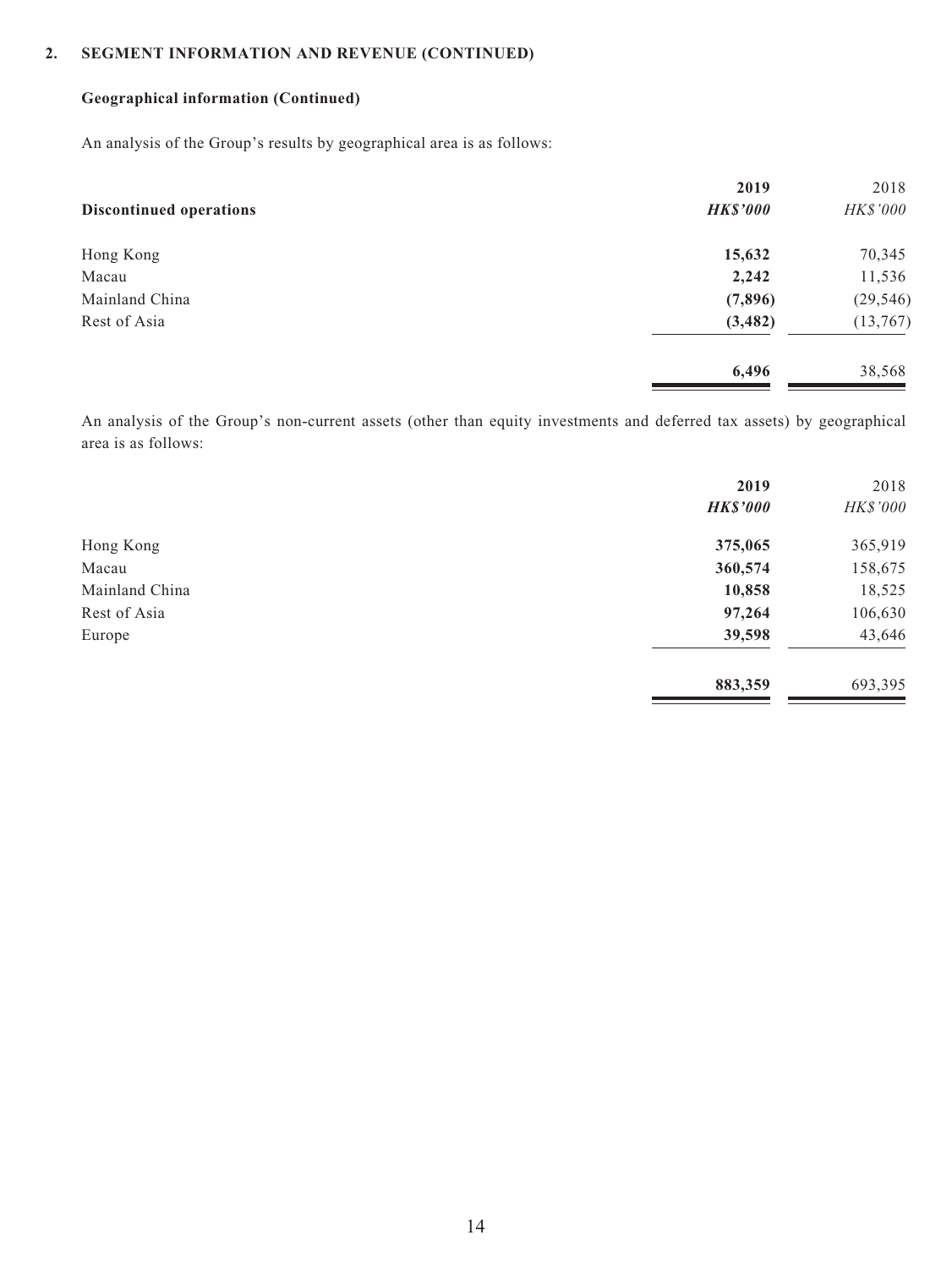### **3. INCOME TAX EXPENSE**

Hong Kong and Thailand profit taxes have been provided at the rates of 16.5% (2018: 16.5%) and 20% (2018: 20%), respectively, on the estimated assessable profits for the year ended 31 March 2019 less tax relief, if any. Taxation on the remaining overseas profits has been calculated on the estimated assessable profits for the year at the rates of taxation prevailing in the jurisdictions in which the Group operates.

The amount of income tax charged to the consolidated income statement represents:

|                                                          | 2019            | 2018     |
|----------------------------------------------------------|-----------------|----------|
|                                                          | <b>HK\$'000</b> | HK\$'000 |
| Current income tax                                       |                 |          |
| - Hong Kong profits tax                                  | 7,500           | 6,242    |
| - Overseas profits tax                                   | 23,041          | 5,532    |
| - Under/(over) provisions in respect of prior years      | 192             | (76)     |
|                                                          | 30,733          | 11,698   |
| Deferred income tax                                      | 12,792          | 18,563   |
| Income tax expense                                       | 43,525          | 30,261   |
| Income tax expense is attributable to:                   |                 |          |
| - Continuing operations                                  | 28,967          | 22,454   |
| - Discontinued operations                                | 2,281           | 7,807    |
| - Gain on disposal of discontinued operations            | 12,277          |          |
|                                                          | 43,525          | 30,261   |
| <b>DIVIDEND</b><br>4.                                    |                 |          |
|                                                          | 2019            | 2018     |
|                                                          | <b>HK\$'000</b> | HK\$'000 |
| Special, paid of HK\$0.19 (2018: nil) per ordinary share | 198,830         |          |

The directors did not recommend any interim or final dividends in respect of the years ended 31 March 2019 and 2018.

A conditional special distribution in cash of HK\$0.19 dollar per share was proposed by the Board on 23 January 2018 relating to the disposal of the Disposal group and was approved by the shareholders in the special general meeting on 19 April 2018. The special distribution, amounting to HK\$198,830,000, had been paid on 14 June 2018.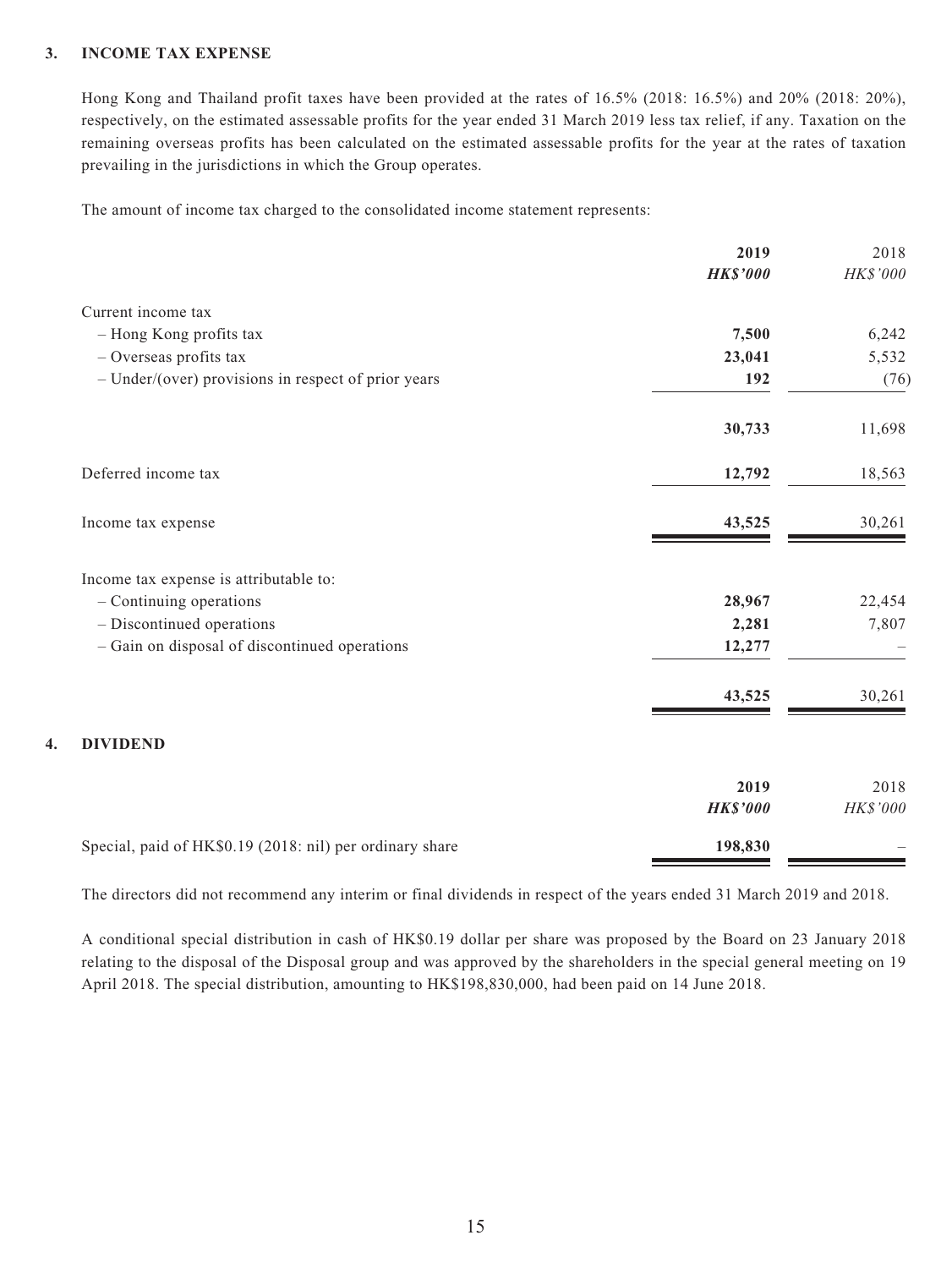#### **5. LOSS PER SHARE ATTRIBUTABLE TO THE EQUITY HOLDERS OF THE COMPANY**

#### **Basic**

Basic loss per share is calculated by dividing the Group's loss attributable to equity holders of the Company by the weighted average number of ordinary shares in issue during the year.

|                                                                                                        | 2019       | 2018       |
|--------------------------------------------------------------------------------------------------------|------------|------------|
| Loss from continuing operations attributable to equity holders<br>of the Company (HK\$'000)            | (144, 611) | (146, 113) |
| Profit/(loss) from discontinued operations attributable to equity holders<br>of the Company (HK\$'000) | 110,060    | (4, 464)   |
| Loss attributable to equity holders of the Company (HK\$'000)                                          | (34, 551)  | (150, 577) |
| Weighted average number of ordinary shares in issue (thousands)                                        | 1,046,474  | 1,046,474  |
| Basic loss per share from continuing operations (HK cents)                                             | (13.82)    | (13.96)    |
| Basic earnings/(loss) per share from discontinued operations (HK cents)                                | 10.52      | (0.43)     |
| Basic loss per share attributable to the equity holders of the Company (HK cents)                      | (3.30)     | (14.39)    |

#### **Diluted**

Diluted (loss)/earnings per share amounts for the years ended 31 March 2019 and 2018 are the same as the basic (loss)/ earnings per share amounts as there were no potentially dilutive ordinary shares in issue during the two years.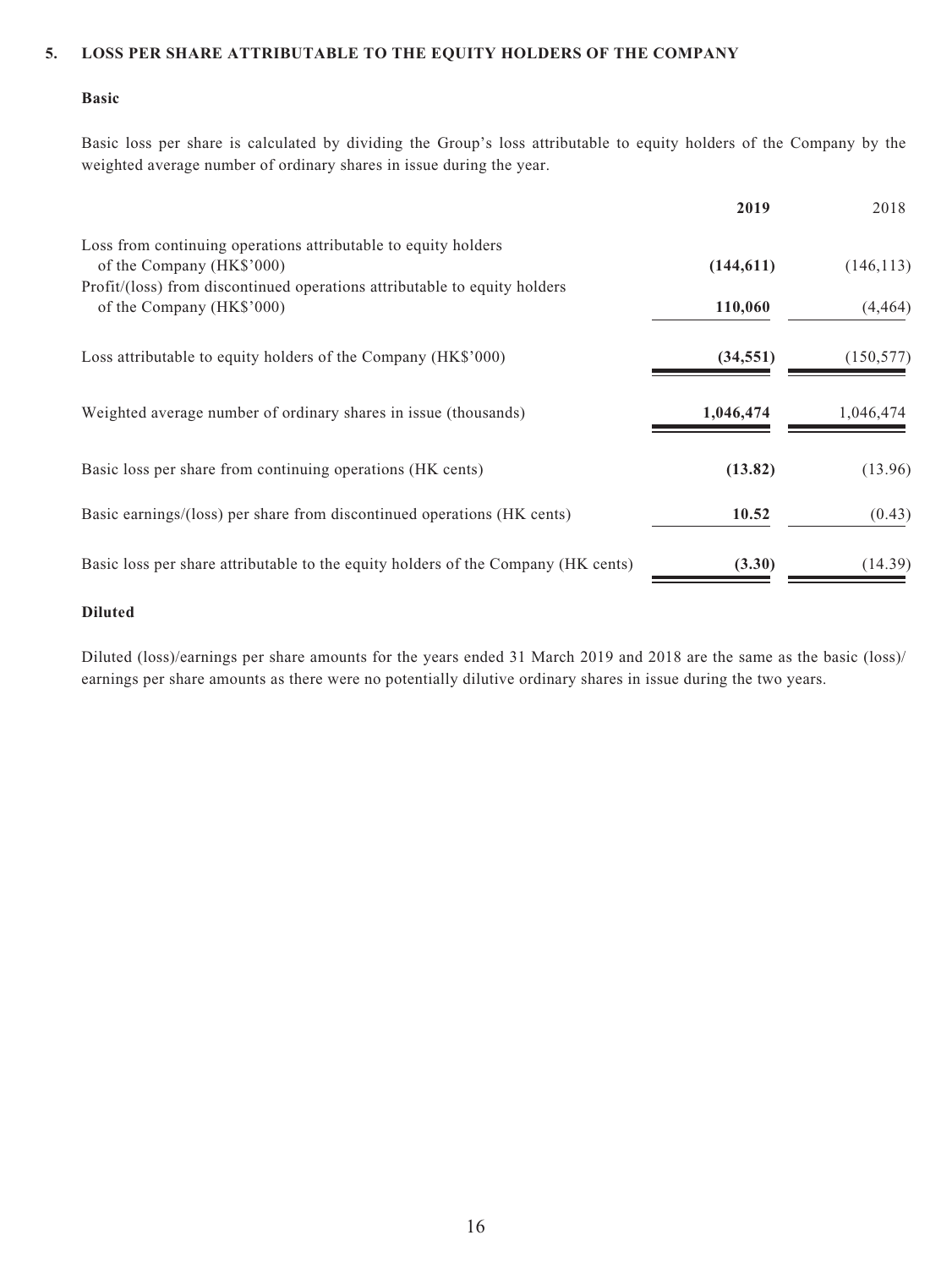### **6. TRADE AND OTHER RECEIVABLES**

|                                                                                                                    | 2019<br><b>HK\$'000</b> | 2018<br>HK\$'000 |
|--------------------------------------------------------------------------------------------------------------------|-------------------------|------------------|
| Trade receivables, gross                                                                                           | 86,036                  | 246,450          |
| Less: provision for impairment of trade receivables                                                                | (494)                   | (933)            |
| Trade receivables, net                                                                                             | 85,542                  | 245,517          |
| Deposits                                                                                                           | 95,148                  | 109,015          |
| Other receivables                                                                                                  | 38,116                  | 33,013           |
| Prepayments                                                                                                        | 18,762                  | 21,078           |
|                                                                                                                    | 237,568                 | 408,623          |
| Less: non-current portion                                                                                          | (55,080)                | (56, 921)        |
| Current portion                                                                                                    | 182,488                 | 351,702          |
|                                                                                                                    | 2019                    | 2018             |
|                                                                                                                    | <b>HK\$'000</b>         | HK\$'000         |
| As at 31 March 2019 and 2018, the ageing analysis of the trade receivables based<br>on invoice date is as follows: |                         |                  |
| $0-60$ days                                                                                                        | 35,027                  | 53,825           |
| Over 60 days                                                                                                       | 51,009                  | 192,625          |
|                                                                                                                    | 86,036                  | 246,450          |

*Note:* The Group engages designated import and export agents for the importation of products from the subsidiaries in Hong Kong to the subsidiaries in the Mainland China. The balances due from and due to the import and export agents are settled on a back-to-back basis, and such balances are repayable on demand. The Group's trade receivables and trade payables included balances due from and due to the import and export agents of HK\$33,096,000 as at 31 March 2019 (2018: HK\$174,961,000).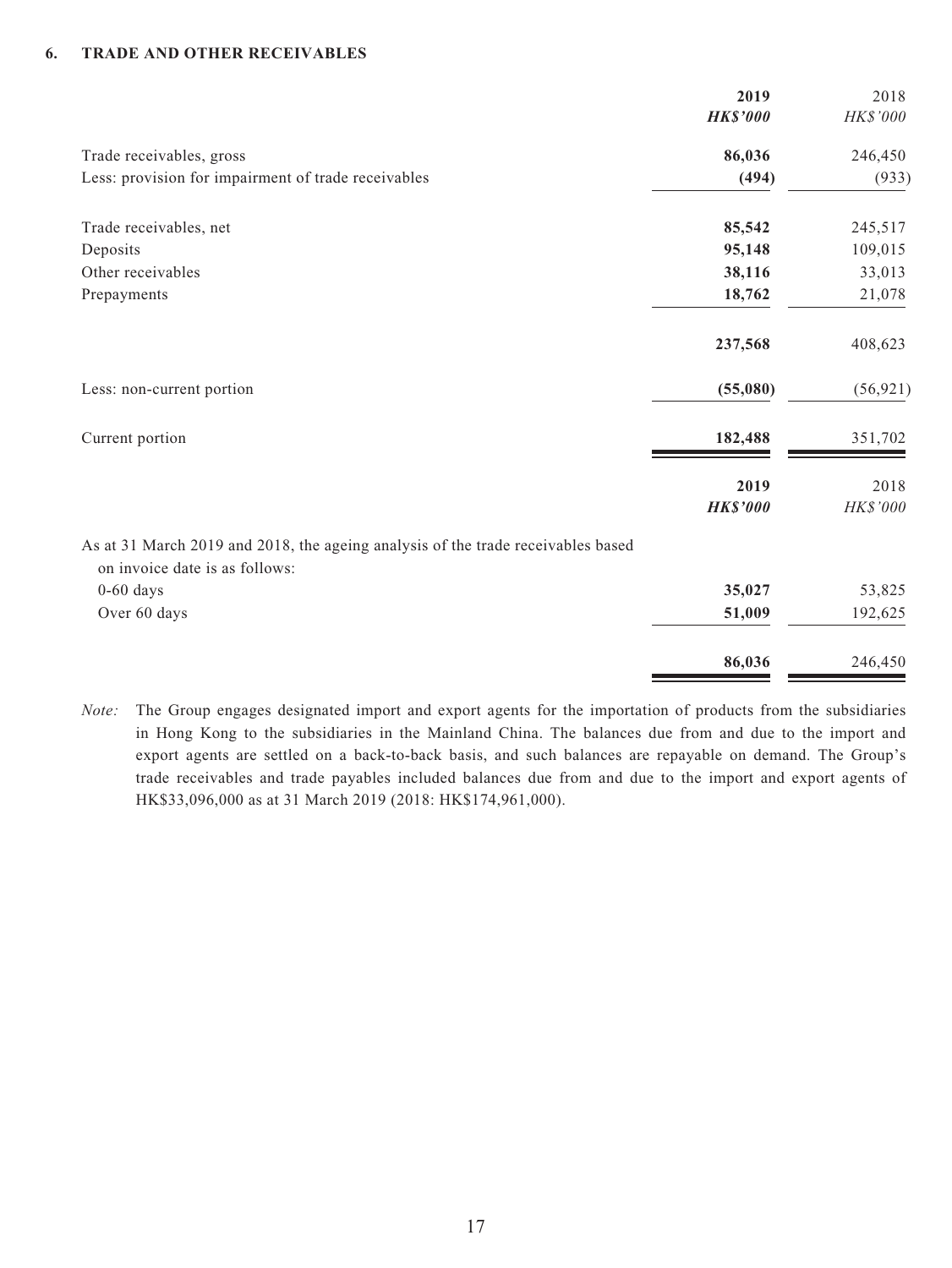### **7. TRADE AND OTHER PAYABLES**

|                                 | 2019            | 2018            |
|---------------------------------|-----------------|-----------------|
|                                 | <b>HK\$'000</b> | <b>HK\$'000</b> |
| Trade payables                  | 87,451          | 221,776         |
| Receipt in advance              |                 | 2,887           |
| Contract liabilities            | 1,058           |                 |
| Other payables                  | 20,838          | 9,131           |
| Accruals                        | 118,971         | 122,550         |
| Provision for onerous contracts | 9,154           | 13,309          |
| Total trade and other payables  | 237,472         | 369,653         |

Trade payables are unsecured and usually paid within 30 days of recognition.

The carrying amounts of trade and other payables are considered to be the same as their fair values, due to their shortterm nature.

At 31 March 2019 and 2018, the ageing analysis of the trade payables based on invoice date is as follows:

|              | 2019            | 2018     |
|--------------|-----------------|----------|
|              | <b>HK\$'000</b> | HK\$'000 |
| $0-60$ days  | 45,722          | 44,007   |
| Over 60 days | 41,729          | 177,769  |
|              | 87,451          | 221,776  |
|              |                 |          |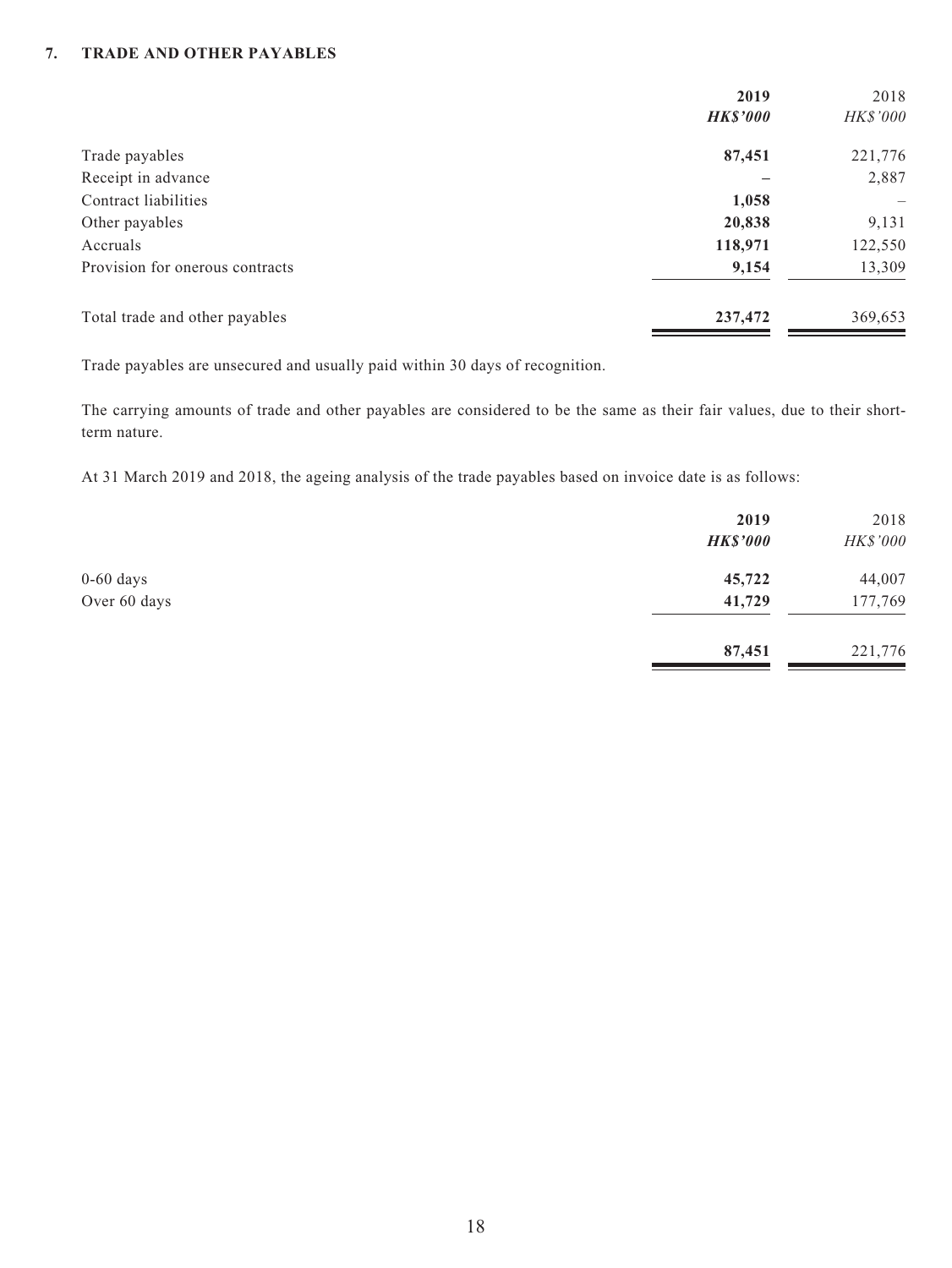### **8. DISCONTINUED OPERATIONS/DISPOSAL OF BUSINESS**

On 26 January 2018, the Group entered into a share purchase agreement with a related party for disposal of shares in the subsidiaries of the Group engaged in the optical business (the "Disposal") at a consideration of HK\$400,000,000, subject to adjustments. The Disposal was communicated to shareholders on 22 March 2018 through a circular. The Disposal was subsequently approved by the Company's shareholders at a special general meeting on 19 April 2018. Assets and liabilities of the Disposal group were classified as held for sale as at 31 March 2018.

The following assets and liabilities were reclassified as held for sale as at 31 March 2018.

|                                                                         | 2018     |
|-------------------------------------------------------------------------|----------|
|                                                                         | HK\$'000 |
| Assets classified as held for sale                                      |          |
| Property, plant and equipment                                           | 71,516   |
| Prepaid lease premium                                                   | 14,343   |
| Non-current deposits and prepayments                                    | 55,369   |
| Deferred tax assets                                                     | 9,427    |
| Inventories                                                             | 215,622  |
| Trade and other receivables                                             | 101,284  |
| Cash and cash equivalents                                               | 143,084  |
| Income tax recoverable                                                  | 4,211    |
| Total assets of the Disposal group held for sale                        | 614,856  |
| Liabilities directly associated with assets classified as held for sale |          |
| Deferred tax liabilities                                                | 920      |
| Trade and other payables                                                | 214,619  |
| Interest-bearing bank borrowings                                        | 80,882   |
| Total liabilities of the Disposal group held for sale                   | 296,421  |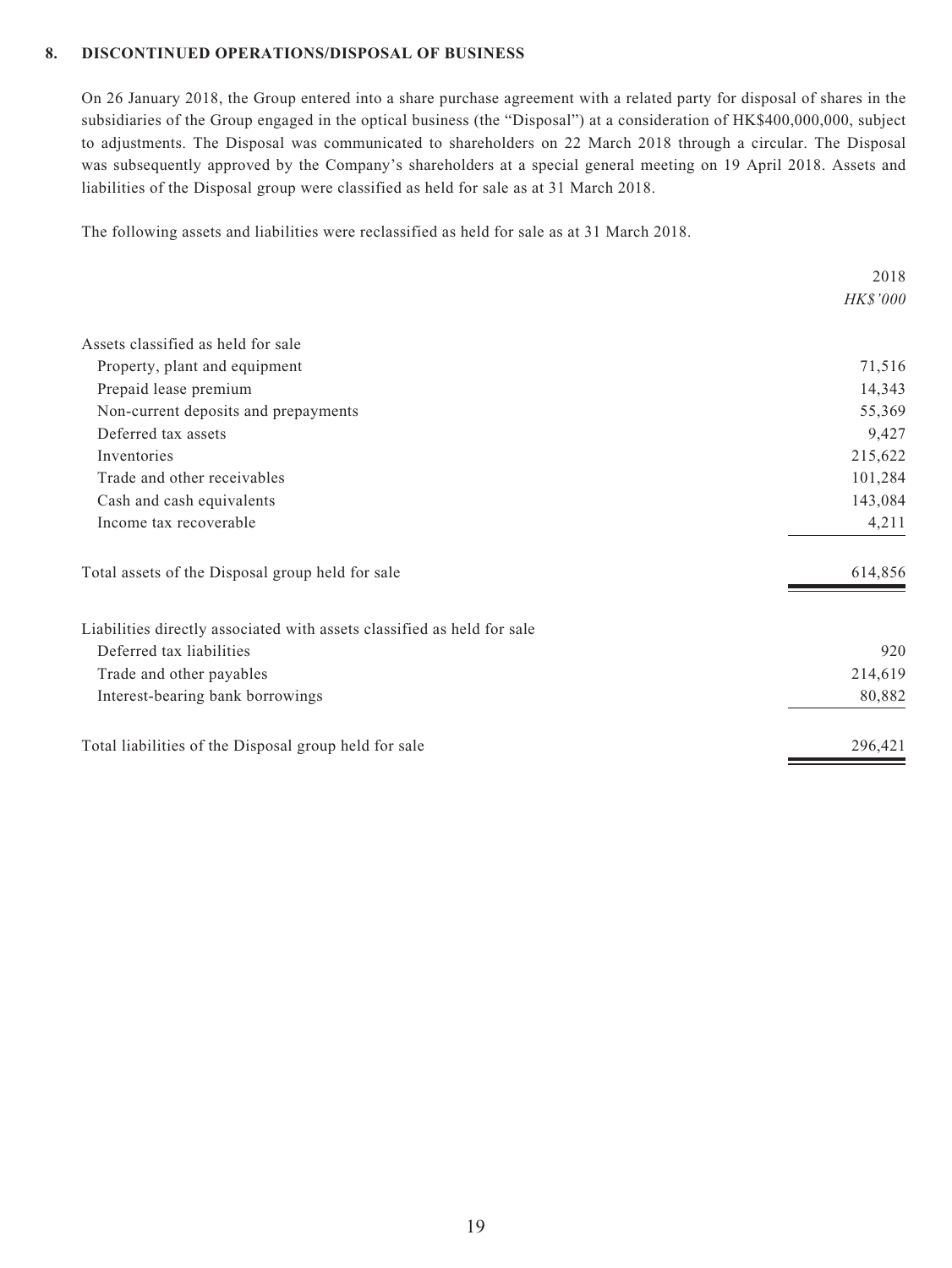## **8. DISCONTINUED OPERATIONS/DISPOSAL OF BUSINESS (CONTINUED)**

The Disposal was completed on 1 June 2018, resulting in a gain on disposal of HK\$111,766,000 as below.

|                                                    | 2019            |
|----------------------------------------------------|-----------------|
|                                                    | <b>HK\$'000</b> |
| Net assets disposed of:                            |                 |
| Property, plant and equipment                      | 70,728          |
| Prepaid lease premium                              | 13,220          |
| Other non-current assets                           | 11,590          |
| Inventories                                        | 216,403         |
| Trade and other receivables                        | 165,370         |
| Cash and cash equivalents                          | 59,987          |
| Trade and other payables                           | (211, 538)      |
| Amount due to the Group                            | (403, 827)      |
| Other non-current liabilities                      | (50, 832)       |
|                                                    | (128, 899)      |
| Release of cumulative exchange reserve on disposal | (14, 978)       |
| Professional fees and taxes on disposal            | 28,284          |
| Gain on disposal                                   | 111,766         |
| Consideration                                      | (3,827)         |
| Satisfied by                                       |                 |
| Cash                                               | 400,000         |
| Waiver of intercompany debts                       | (403, 827)      |
|                                                    | (3,827)         |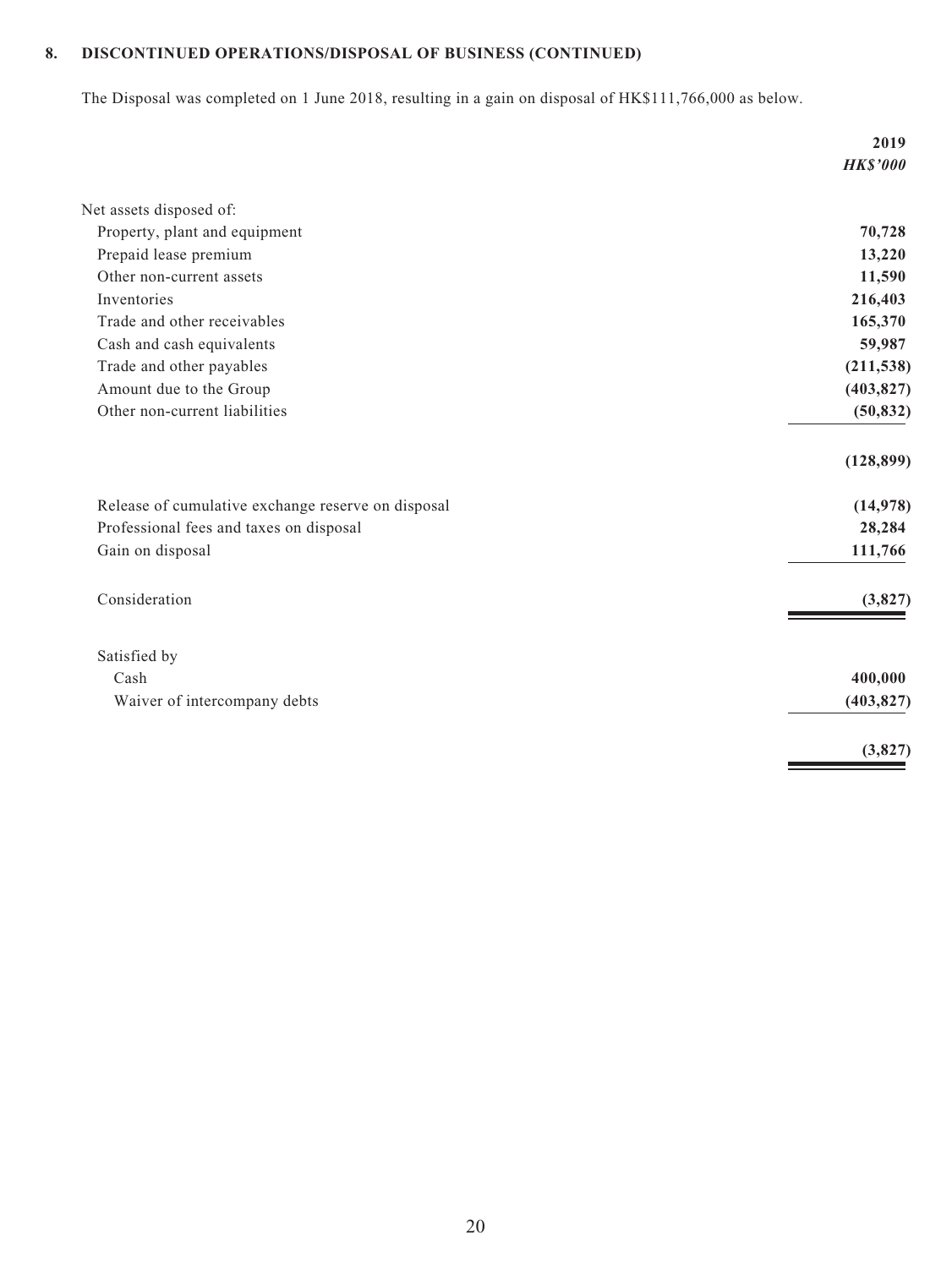#### **8. DISCONTINUED OPERATIONS/DISPOSAL OF BUSINESS (CONTINUED)**

The financial performance of the Disposal group presented below are for the two months ended 31 May 2018 and for the year ended 31 March 2018.

|                                                                 | <b>Two months</b> | For the year   |
|-----------------------------------------------------------------|-------------------|----------------|
|                                                                 | ended 31 May      | ended 31 March |
|                                                                 | 2018              | 2018           |
|                                                                 | <b>HK\$'000</b>   | HK\$'000       |
| Revenue                                                         | 218,958           | 1,270,977      |
| Other (losses)/gains, net                                       | (2,004)           | 4,803          |
| Other income                                                    | 5,738             | 14,324         |
| Expenses                                                        | (222, 117)        | (1,286,761)    |
| Profit before income tax                                        | 575               | 3,343          |
| Income tax expense                                              | (2, 281)          | (7, 807)       |
| Loss from discontinued operations                               | (1,706)           | (4, 464)       |
| Gain on disposal of discontinued operations, net of tax         | 111,766           |                |
| Exchange differences on translation of foreign operations       |                   | 17,262         |
| Release of exchange reserve relating to discontinued operations | (14,978)          |                |
| Total comprehensive income from discontinued operations         | 95,082            | 12,798         |

#### **9. CONTINGENT LIABILITIES**

In April 2018, a third party filed a legal claim against one of the subsidiaries (the "Subsidiary") of the Group for outstanding services fees plus interest and surcharges. Based on the legal opinion provided by the Subsidiary's external legal counsel, the Company's directors are of the opinion that the outcome of this claim will not have a material adverse effect on the Group's financial position or results of operations.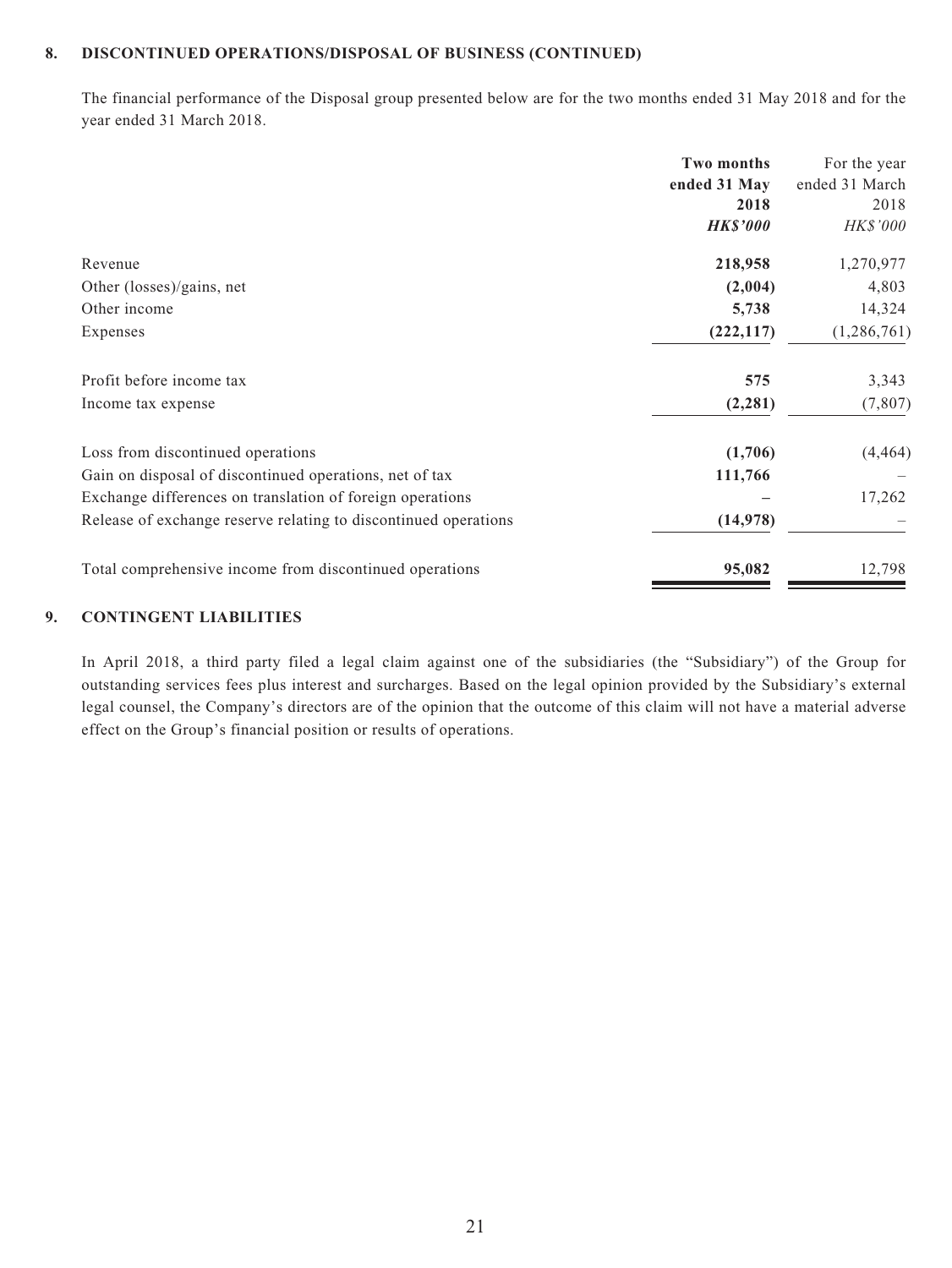## **MANAGEMENT DISCUSSION AND ANALYSIS**

- Group Turnover fell by 3.4% to HK\$1,457.8 million
- Group Net Loss at HK\$34.6 million
- Group Gearing Ratio at 40.3% (March 2018: 67.4%)
- Group Inventory fell by 16.6% to HK\$559.8 million vs that as at 31 March 2018

For the year under review, Group turnover decreased by 3.4% to HK\$1,457.8 million (FY2017/18: HK\$1,509.1 million). The Group reported a loss attributable to its equity holders of HK\$34.6 million (FY2017/18: loss of HK\$150.6 million). A gain on Disposal of the Optical Business of HK\$111.8 million was recognized during the year ended 31 March 2019 (On 1 June 2018, the Group completed the disposal of its entire optical retail and wholesale businesses (the "Optical Business") to its controlling shareholder (the "Disposal")).

After excluding the following items:

- the gain on Disposal of the Optical Business of HK\$111.8 million (FY2017/18: nil);
- an exchange loss of HK\$16.1 million (FY2017/18: exchange gain of HK\$12.0 million);
- non-cash deferred tax expenses of HK\$12.8 million (FY2017/18: HK\$18.6 million); and
- an impairment of intangible assets of HK\$30.3 million in FY2017/18 and a gain on re-measurement of deferred consideration payable of HK\$10 million related to the Group's Swiss movement assembly facilities in FY2017/18,

the Group would have reported a loss of HK\$117.5 million (FY2017/18: HK\$123.7 million).

The Optical Business was classified as discontinued operations in accordance with the Hong Kong Financial Reporting Standard 5. A loss of HK\$1.7 million (FY2017/18: HK\$4.5 million) was recorded by the discontinued operations during the year under review.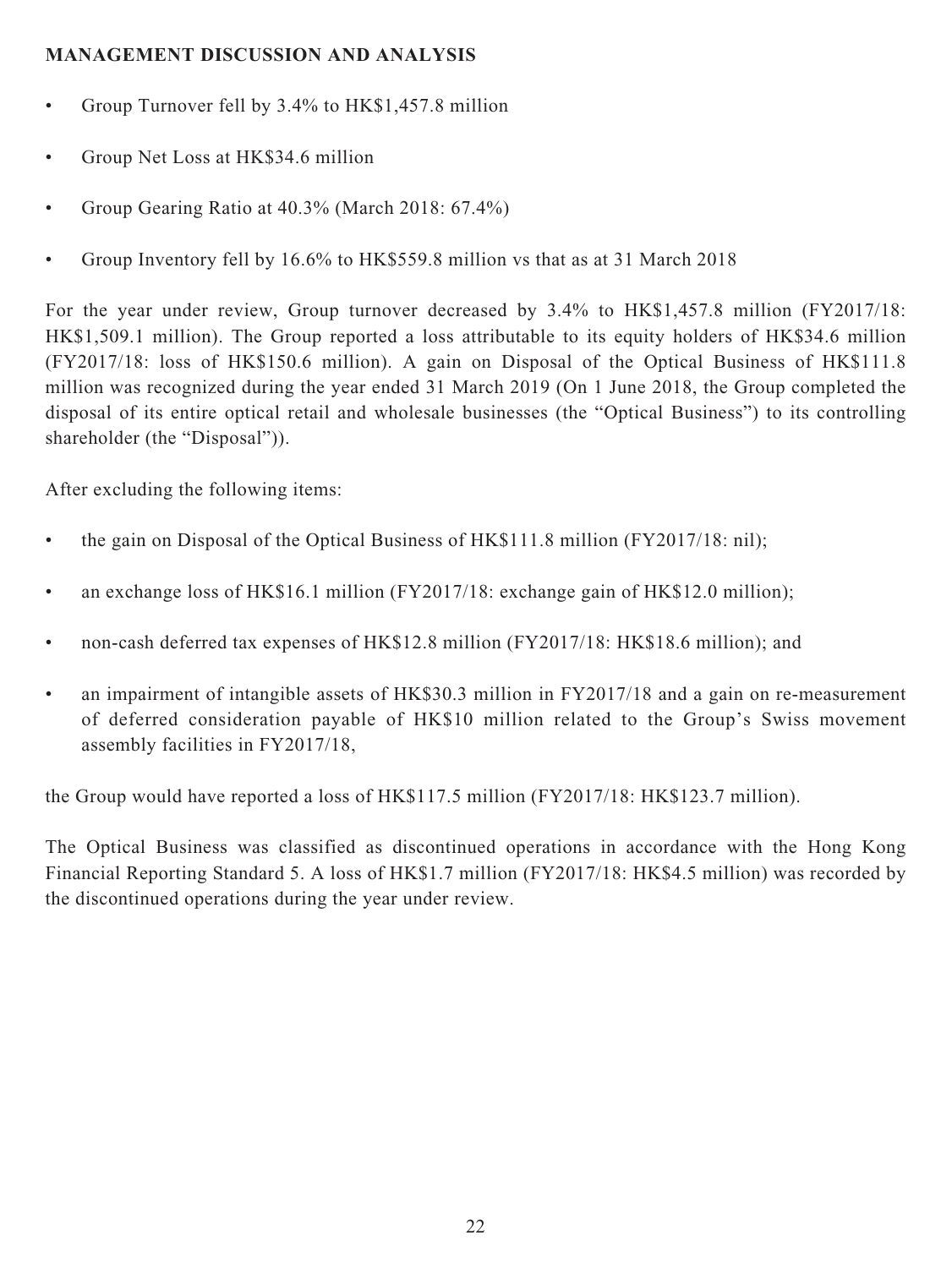Group gross profit margin was maintained at 50.7% comparable to 50.9% in the previous financial year. With cautious consumer sentiment since mid-2018, the Group strengthened measures to further reduce costs, enhance inventory management and liquidity. Due to these measures:–

- selling expenses (excluding expenses related to investment in brand building) fell 6.6% mainly due to reduced rental expenses and other store overheads
- Group general and administrative expenses fell further by 6.3% (net of shared service income) in FY2018/19 following a decrease of 5.7% in FY 2017/18
- Group inventory decreased by HK\$111.1 million (16.6%) to HK\$559.8 million (March 2018: HK\$670.9 million) and inventory turnover days were shortened to 284 days (March 2018: 331 days) with tightened stock procurement. The faster stock turnover also contributed to a write back income of stock provision of HK\$2.6 million against a provision charge of HK\$18.9 million in FY2017/18
- Group liquidity was enhanced by reductions in inventory and capital expenditures. In FY2018/19, capital expenditures were reduced by HK\$28.3 million to HK\$30.1 million (FY2017/18: HK\$58.4 million). Group net cash generated from operating activities increased to HK\$69.6 million (FY2017/18: HK\$45.1 million)

As proceeds from the Disposal were utilised to settle part of the Group's bank borrowings, the Group reported an improved gearing ratio of 40.3% compared to 45.6% as at end of September 2018 (March 2018: 67.4%) as net debts decreased by 42.3% (or HK\$291.3 million) to HK\$396.8 million.

## **FINAL DIVIDEND**

The Board does not recommend the payment of a final dividend for the year ended 31 March 2019 (2018: Nil per ordinary share).

## **CITY CHAIN GROUP**

The City Chain Group operates around 220 stores in Hong Kong, Macau, Mainland China (the "Greater China"), Singapore, Thailand and Malaysia together with on-line stores for "City Chain" and "Solvil et Titus".

In 1H FY2018/19, same store sales growth was recorded. The initiatives adopted to refresh the "CITY CHAIN" image and house brand portfolio together with store consolidation and cost reductions, contributed to the City Chain Group returning an improved financial performance in 1H FY2018/19.

However, as the trade dispute between China and the United States intensified, and with a weakened Renminbi since July 2018, tourist and domestic spending in regions where we operate slowed down and the positive sentiment seen in Q1 FY2018/19 did not carry through for the remaining year. Turnover over the festive peak seasons such as Christmas and Chinese New Year for several regions was not up to expectation despite continued deployment of marketing campaigns.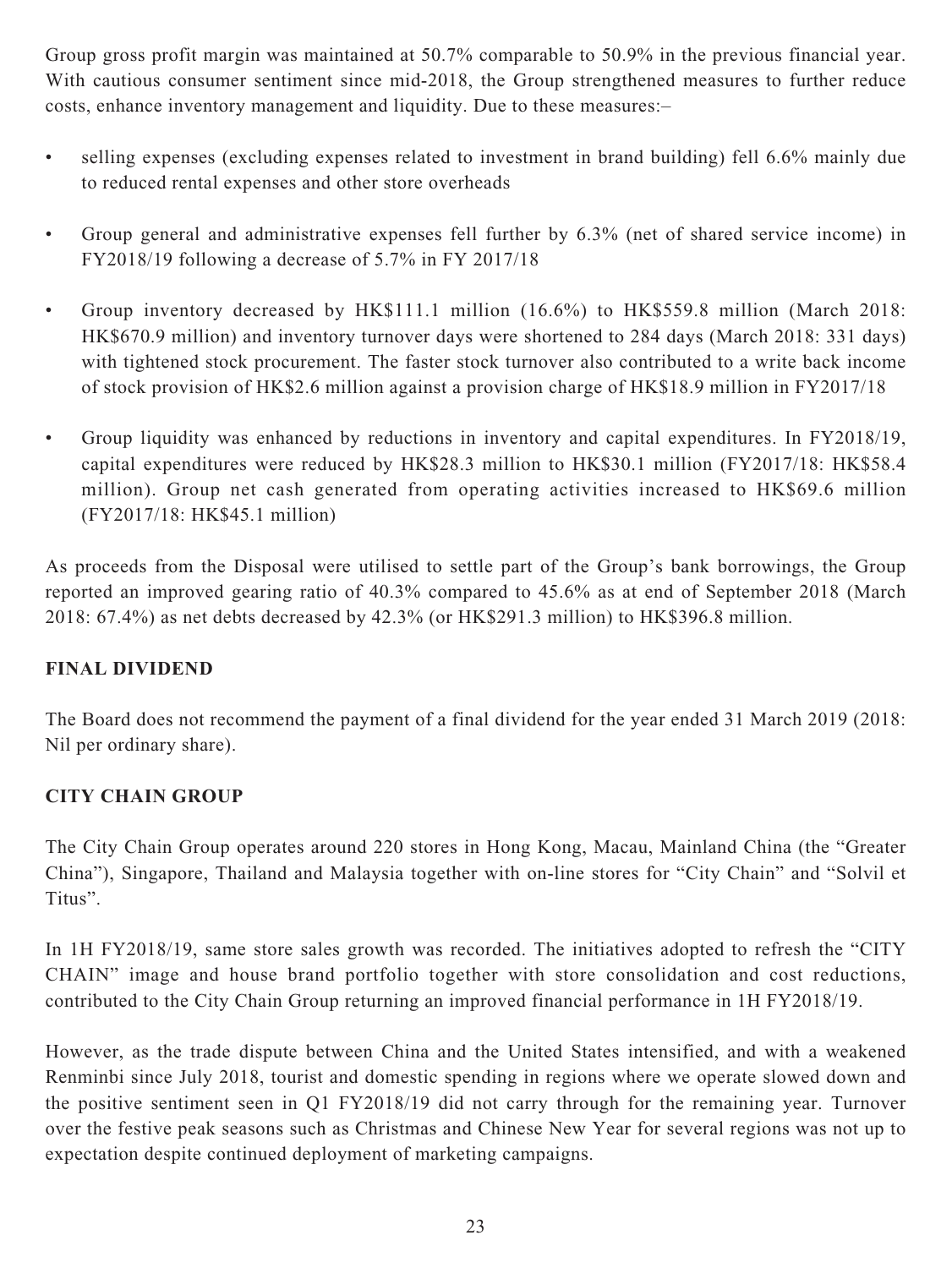For FY2018/19, the City Chain Group posted a y-o-y fall in turnover of 5.0% to HK\$1,166.5 million (FY2017/18: HK\$1,227.8 million) while the number of operating shops contracted by 13%. A loss before interest and tax (LBIT) of HK\$98.0 million (FY2017/18: HK\$48.7 million) was recorded. Excluding inventory provision, impairment of non-performing stores, provision for onerous contracts, exchange difference and expenditure on brand investment, operating costs decreased by 8.3%, with rental expenses, alone, reduced by 15.4%.

## **Greater China**

Turnover for City Chain operations in Greater China fell by 6.5% to HK\$826.3 million (FY2017/18: HK\$884.1 million) with a reduction in number of shops by 19% and a wider LBIT of HK\$98.9 million (FY2017/18: LBIT HK\$53.0 million).

Despite the challenging operating environments in the 2H FY18/19, y-o-y same store sales in Hong Kong and Macau remained stable. Operating costs (excluding inventory provision, impairment of nonperforming stores, provision for onerous contracts, exchange difference and expenditure on brand investment) fell by 9.8%.

LBIT in Mainland China narrowed by 26.8% due to consolidation of non-performing shops and a simultaneous improvement in the productivity of operating shops. During the year, a moderate increase of 7.2% (in local currency) in sales per shop from FY2017/18 was attained despite a weak Renminbi, volatility in the stock market and a marked slowdown in retail consumption in Mainland China. In order to improve bottom-line results, closure of non-performing shops in Northern and Southwestern China were completed by May 2019 and shop consolidation is in progress in Eastern China.

The turnover of our watch e-commerce business remained stable and operating loss was reduced by 19.1% in local currency terms compared to FY2017/18 as cost structures were streamlined to uplift financial performance.

### **Southeast Asia**

Despite a generally weaker market environment, our City Chain operations in Southeast Asia reported an increase in sales per shop of 8.9% from FY 2017/18 and turnover remained relatively stable at HK\$340.2 million (FY2017/18: HK\$343.7 million) despite a 5.4% reduction in number of shops. However, impacted by currency depreciation against the stronger Hong Kong dollar, an EBIT of HK\$0.8 million (FY2017/18: EBIT of HK\$4.2 million) was reported. Excluding exchange loss, our operations in Southeast Asia reported an EBIT of HK\$3.4 million (FY2017/18: EBIT of HK\$4.6 million). Operating costs (excluding inventory provision, impairment of non-performing stores, provision for onerous contracts, exchange difference and expenditure on brand investment) fell y-o-y by 3.5%.

Our Malaysia operations posted satisfactory results with EBIT growing 2.3% while the LBIT at our Thai operations narrowed by 30.9% (in local currency terms) due to sales growth of 8.0%, following the refreshing of several key stores and effective merchandising initiatives. However, our Singapore operations posted a LBIT due to a difficult retail operating environment, particularly, in 2H FY2018/19.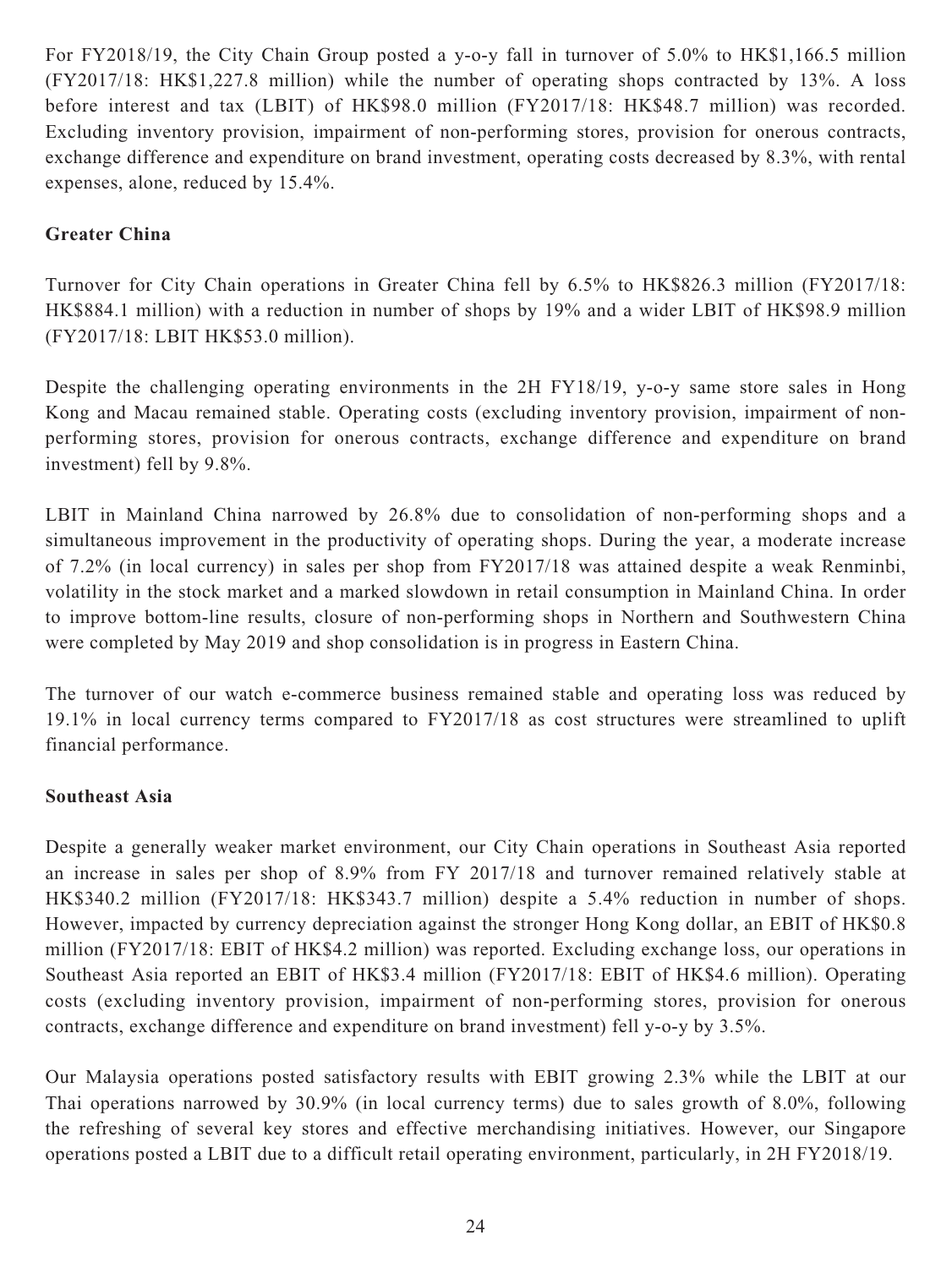## **SUPPLY CHAIN MANAGEMENT AND WHOLESALE TRADING**

This business division is made up of Stelux Group's supply chain unit for house brands, such as Solvil et Titus and CYMA, its wholesale trading unit for the sole distribution of "SEIKO" watches and clocks and "GRAND SEIKO" watches in Hong Kong, Singapore and Malaysia; and our Swiss business units.

Turnover for this division grew moderately by 3.5% to HK\$291.2 million (FY2017/18: HK\$281.3 million) and together with improved operational efficiencies contributed to a profit of HK\$40.1 million (FY2017/18: loss of HK\$4.6 million, including one-off items being impairment for intangible assets of our Swiss movement facility of HK\$30.3 million and gain on re-measurement of deferred consideration payable of HK\$10 million). The various marketing campaigns for "SEIKO" and "GRAND SEIKO" continued during the year and were well received; and together with committed service support provided to retailers stimulated consumer demand and sell-through.

## **DISCONTINUED OPERATIONS – OPTICAL RETAIL AND WHOLESALE**

The turnover for the discontinued operations recorded during the two month period before the completion of the Disposal was HK\$219.0 million and a loss of HK\$1.7 million was sustained.

## **GROUP OUTLOOK**

With the uncertainties surrounding the completion of a trade deal between China and the United States impacting most of the regions where we operate, retail sentiment is likely to remain subdued for the remaining FY2019/20. Therefore, operational and fiscal initiatives currently in place to reduce costs, improve operational efficiencies and to strengthen liquidity will continue in FY2019/20. Refreshment of stores will continue in FY2019/20 and capital expenditures will be prudently managed.

However, as part of the Group's long term strategy to improve its competitiveness to adapt to changes in the consumer landscape, the Group has prioritized investment in infrastructure and brand development to enhance customer interaction through omni-channels so as to improve synergies between the online and offline businesses of the City Chain Group. In Q2 FY2019/20, enhanced e-commerce platforms for "City Chain" and "Solvil et Titus" and the deployment of CRM solutions are scheduled to be rolled out.

### **FINANCE**

The Group's capital management, currency and interest rate movement are constantly monitored and reviewed by the management of the Group to address and manage relevant financial risks relating to the Group's operations. The Group maintains prudent treasury management policies to address liquidity to finance both short-term and long-term working capital needs for business operations. Funds are generated from business operating activities and banking facilities in the form of term loans and shortterm trading facilities. Forecast and actual cash flow analyses are continuously monitored. Maturity of assets and liabilities and requirement of financial resources for business operations are prudently managed.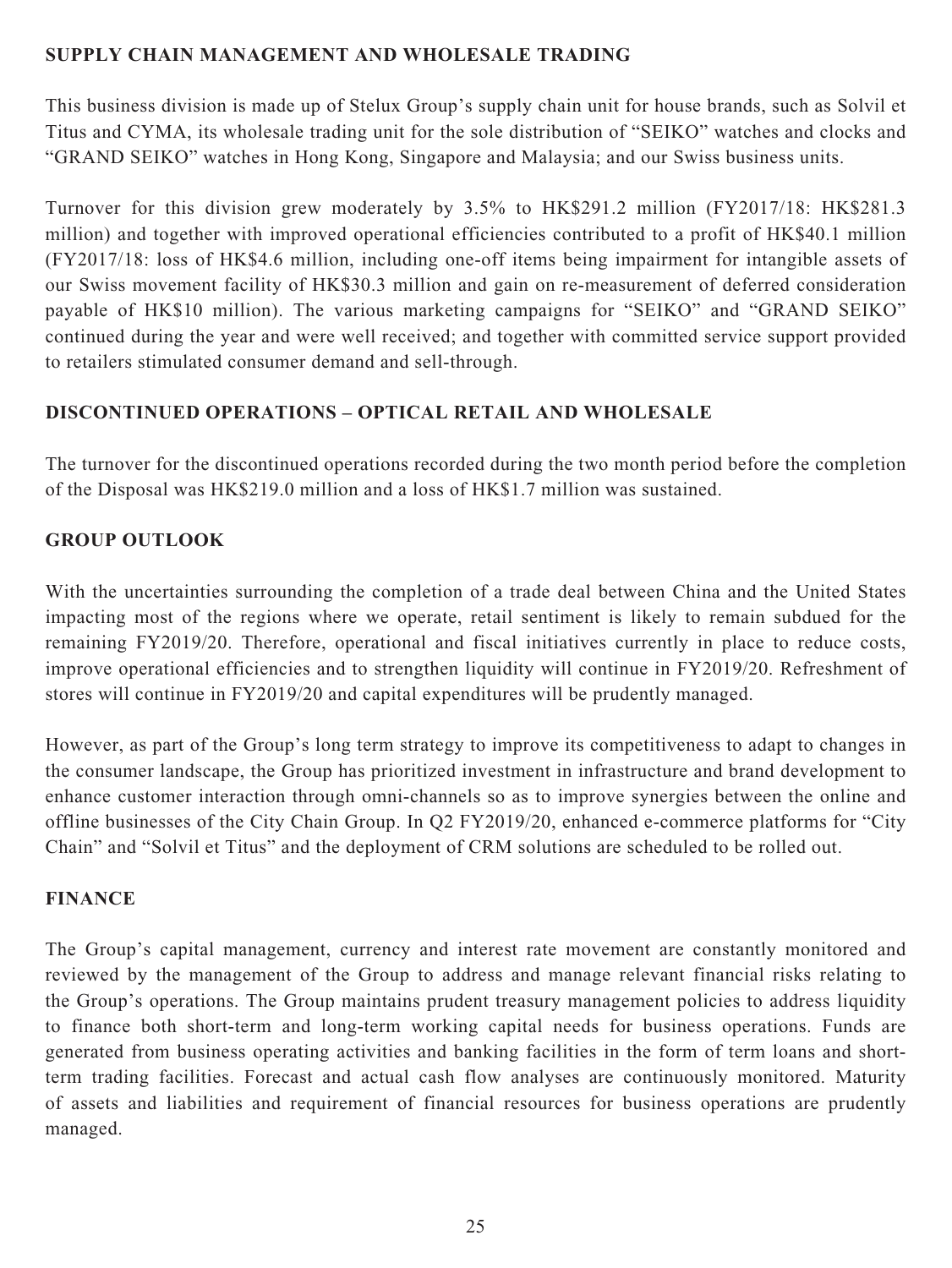The gearing ratio was 40.3% (31 March 2018: 67.4%) with shareholders' funds standing at HK\$985.0 million (31 March 2018: HK\$1,020.6 million) and net debts of HK\$396.8 million (31 March 2018: HK\$688.1 million). The net debts are based on the bank borrowings of HK\$688.3 million (31 March 2018: HK\$934.4 million) less bank balance and cash of HK\$291.5 million (of the Group as at 31 March 2018: HK\$246.3 million) of which HK\$56.6 million were pledged (nil at 31 March 2018). The bank borrowings comprised of HK\$113.4 million repayable within one year and HK\$574.9 million with scheduled repayment after one year but repayable on demand and were classified as current liabilities. The cash position of the discontinuing operations as at 31 March 2018 was HK\$143.1 million. At completion, cash held by the discontinued operations in excess of around HK\$60.0 million (adjusted by foreign exchange rate at completion) was transferred to the continuing operations.

Following the Completion of the Disposal of the discontinuing operations, the Group received gross proceeds of HK\$400 million, of which a special distribution of HK\$198.8 million was paid to its shareholders and the remaining balance has been utilized together with improved operating cash inflow to settle part of bank borrowings to reduce the net debts by 42.3% to HK\$396.8 million.

The Group's major borrowings are in Hong Kong dollars and mostly based on a floating rate at HIBOR or bank prime lending rates. As major revenues of the Group are in Hong Kong dollars and Macanese Pataca, the natural hedge mechanism was applied.

As at 31 March 2019, the Group's total equity funds amounted to HK\$992.1 million. The Group's net cash inflow from its operating activities increased by 54.3% to HK\$69.6 million and coupled with its existing cash and unutilized banking facilities will fund its future needs. The unutilized banking facilities at 31 March 2019 were HK\$221.3 million.

As at 31 March 2019, the current assets and current liabilities were approximately HK\$1,033.8 million (31 March 2018: HK\$1,883.7 million) and HK\$958.6 million (31 March 2018: HK\$1,600.6 million), respectively. The current ratio was approximately 1.08 (1.18 as at 31 March 2018).

The Group does not use any financial instruments for hedging purposes.

The Group does not engage in speculative derivative trading.

As at 31 March 2019, the Group does not have any significant contingent liabilities except disclosed in Note 9 to the Consolidated Financial Statements.

The Group does not have plans for material investments or change of capital assets.

At at 31 March 2019, certain property, plant and equipment, investment properties and bank deposit amounting to HK\$712.3 million (31 March 2018: HK\$452.7 million) were pledged to secure banking facilities granted to the Group. Capital expenditures were under control and reduced to HK\$30.1 million (FY2017/18: HK\$58.4 million).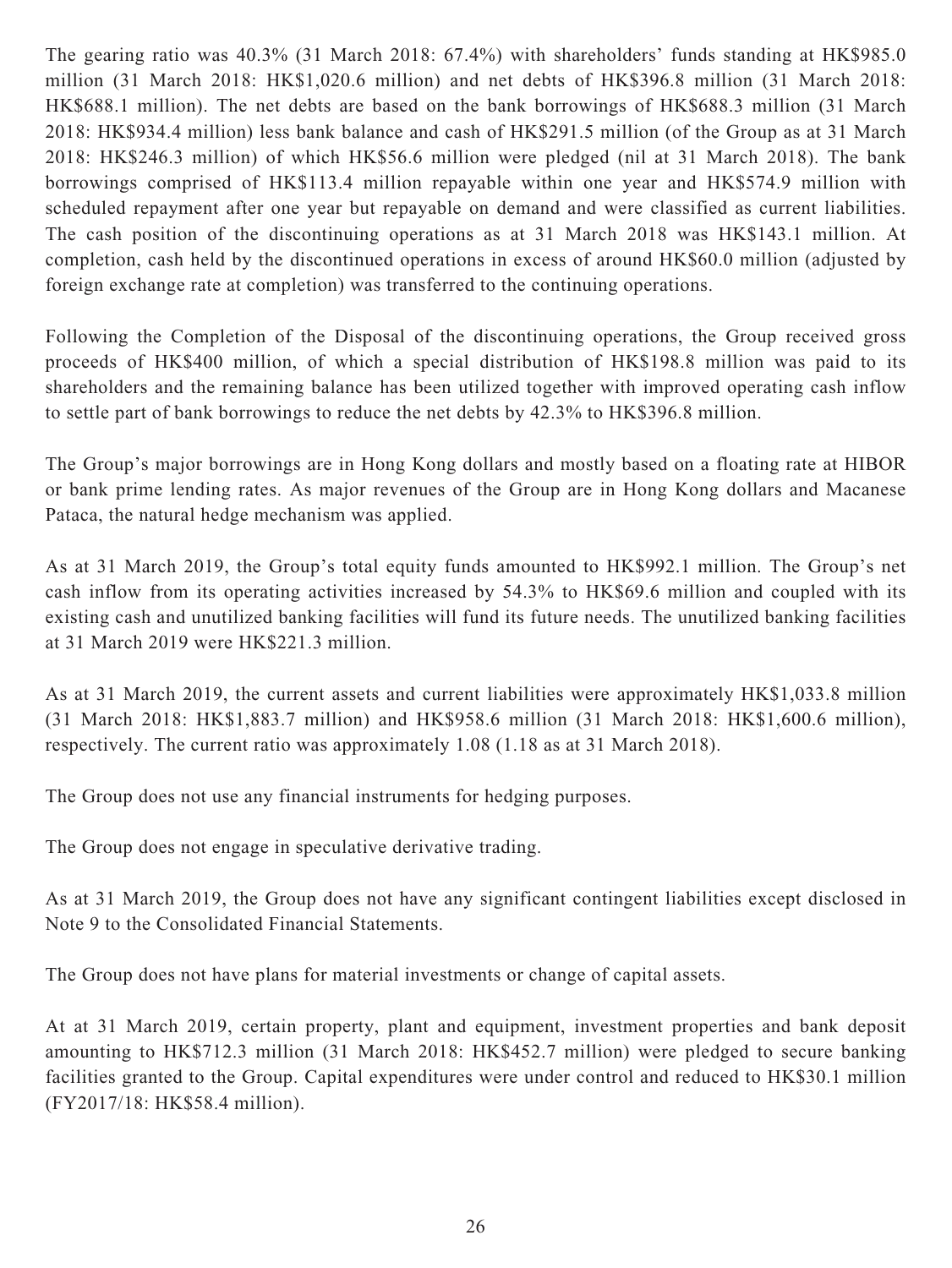During the year ended 31 March 2019, certain self-owned stores were leased out and therefore reclassified from property, plant and equipment to investment properties. The gain on revaluation upon transfer to investment properties net of tax amounted to HK\$202.0 million was recorded in reserves as at 31 March 2019.

The deferred tax asset balance decreased by HK\$12.9 million and this expense was charged to the income statement during the year ended 31 March 2019. The decrease was mainly from a decrease in tax losses recognised as deferred tax asset.

Since 31 March 2019, there have been no important events affecting the Group which have occurred, and, hence there are no details to disclose.

The annual results for FY2018/19 have been reviewed by the Audit Committee.

## **NUMBER AND REMUNERATION OF EMPLOYEES, REMUNERATION POLICIES, BONUS AND TRAINING SCHEMES**

The Group's remuneration policies are reviewed on a regular basis and remuneration packages are in line with market practices in the relevant countries where the Group operates. As at 31 March 2019, the Group had 1,550 employees. Excluding the discontinued operations, the Group had 1,656 employees as at 31 March 2018. The Group offers KPI related bonuses to eligible employees based on the performance of the Group and the individual employee. The Group also provides related training programmes to improve the quality, competence and skills of its employees.

## **CLOSURE OF REGISTER OF MEMBERS**

To determine entitlement to attend and vote at the forthcoming Annual General Meeting on 23 August 2019 (Friday) (or any adjournment thereof), the Register of Members of the Company will be closed from 20 August 2019 (Tuesday) to 23 August 2019 (Friday) both days inclusive, during which period no transfer of shares will be effected.

All transfers accompanied by the relevant share certificates must be lodged with the Company's Hong Kong Share registrar, Computershare Hong Kong Investor Services Limited, Rooms 1712-1716, 17th Floor, Hopewell Centre, 183 Queen's Road East, Hong Kong for registration no later than 4:30 p.m. on 19 August 2019 (Monday).

## **PURCHASE, SALE OR REDEMPTION OF LISTED SECURITIES**

The Company has not redeemed any of its shares during the period. Neither the Company nor any of its subsidiaries has purchased or sold any of the Company's shares during the year.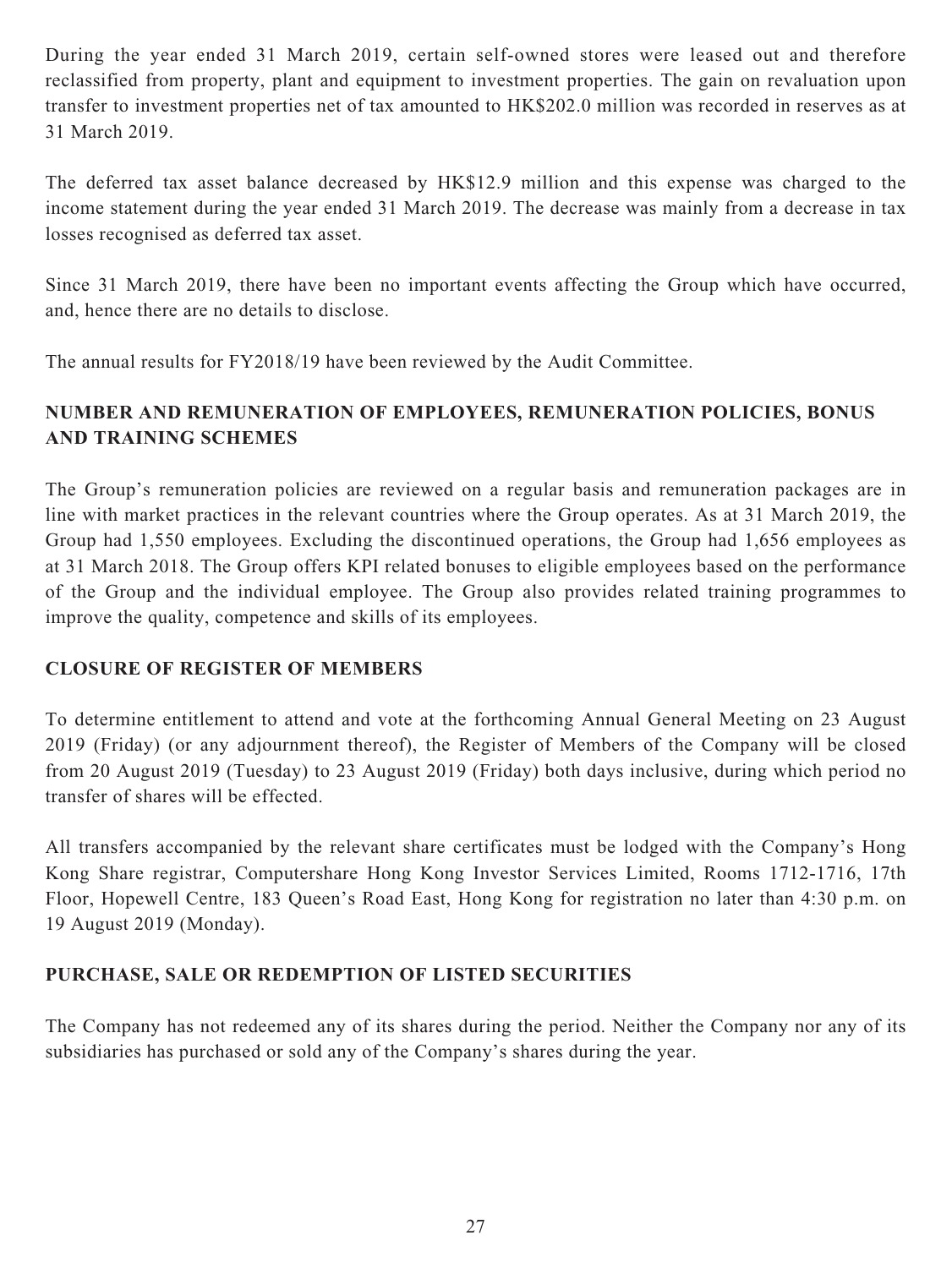### **SCOPE OF ERNST & YOUNG**

The figures in respect of the Group's consolidated balance sheet, consolidated income statement, the consolidated statement of comprehensive income and the related notes thereto for the year ended 31 March 2019 as set out in the preliminary announcement have been agreed by the Group's auditor, Ernst and Young, to be the same as the figures set out in the Group's draft consolidated financial statements for the year. The work performed by Ernst and Young in this respect did not constitute an assurance engagement in accordance with Hong Kong Standards on Auditing, Hong Kong Standards on Review Engagements or Hong Kong Standards on Assurance Engagements issued by the Hong Kong Institute of Certified Public Accountants and consequently no assurance has been expressed by Ernst and Young on the preliminary announcement.

### **CORPORATE GOVERNANCE**

During the year ended 31 March 2019, the Company has complied with the code provisions of the Code on Corporate Governance Practices (the "Code Provisions") as set out in Appendix 14 of the Rules Governing the Listing of Securities on The Stock Exchange of Hong Kong Limited ("Listing Rules"), except for the following deviations:

### **Code Provision A.2.1**

Under Code Provision A.2.1, the roles of Chairman and chief executive officer ("CEO") should be separate and should not be performed by the same individual. Under the current organisation structure of the Group, Mr. Joseph C.C. Wong is both the Chairman and CEO of the Group. The Company believes that with Mr. Joseph C.C. Wong acting as both Chairman and CEO, consistent leadership is ensured further enabling better strategic planning for the Group. The Board also believes that the non-separation of roles does not affect the balance of power and authority within the Board since the Board comprises of experienced and competent individuals, with the majority of the Board made up of independent nonexecutive directors.

### **Code Provision A.4.2**

Under Code Provision A.4.2, every director, including those appointed for a specific term, should be subject to retirement by rotation at least once every three years. Not all directors of the Company retire strictly under Code Provision A.4.2 but in accordance with the Company's Bye-Laws. Bye-Law 110(A) stipulates that one-third of the directors of the Company who have been longest serving in office since their last election, except the Chairman or CEO, shall retire from office by rotation at each annual general meeting.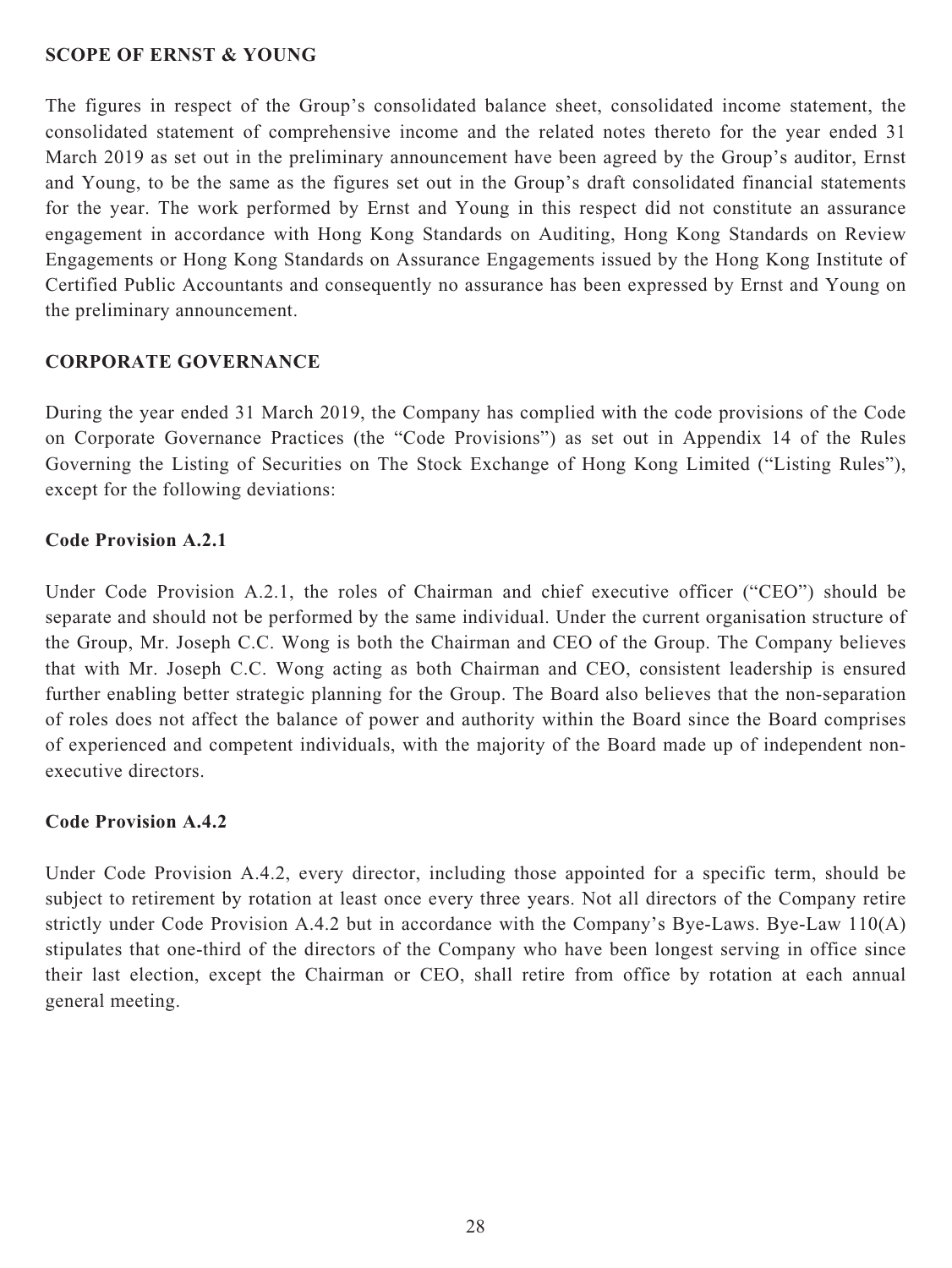### **Code Provision B.1.3**

This Code Provision deals with the terms of reference of a remuneration committee. The Company has adopted the terms of reference under Code Provision B.1.3 except that the terms of reference do not include reviewing and determining the remuneration packages of senior management. The Company believes that the remuneration packages of senior management should be the responsibility of the executive directors as they are in a better position to appraise the performance of senior management.

### **Audit Committee**

The Audit Committee comprises of three independent non-executive directors; Mr. Nelson Wu Chun Sang (Chairman of the Audit Committee), Professor Lawrence Wu Chi Man and Dr. Agnes Kwong Yi Hang. The principal responsibilities of the Audit Committee include the review and supervision of the Group's financial reporting process, risk management and internal control systems and maintaining an appropriate relationship with the Company's external auditors. The Committee held seven meetings on 24 April 2018, 19 June 2018, 24 October 2018, 19 November 2018, 3 December 2018, 8 April 2019 and 17 June 2019 to discuss matters, including, resignation of the Group's previous auditor, recommendation to appoint a replacement auditor, the Group's audit service plan, the review of accounting principles and practices adopted by the Group and other financial reporting matters; to ensure the completeness, accuracy and fairness of the financial statements of the Company; to discuss the effectiveness of the systems of risk management and internal controls throughout the Group including the adequacy of resources, qualifications and experience of staff of the Company's accounting and financial reporting function and their training programmes and budget; to review all significant business affairs managed by the executive directors in particular on continuing connected transactions and to review the Group's results for the year ended 31 March 2019 and interim results for FY2018/19 before they were presented to the Board, for approval.

### **Remuneration Committee**

The Remuneration Committee comprises of Professor Lawrence Wu Chi Man (Chairman of the Remuneration Committee), Mr. Nelson Wu Chun Sang, Dr. Agnes Kwong Yi Hang (all independent non-executive directors) and Mr. Joseph C.C. Wong (Group Chairman and CEO). On 8 November 2018, the Remuneration Committee (with one member abstaining with respect to his remuneration) resolved by way of circular resolutions to adopt and approve the basic salaries and annual bonus scheme of its executive directors for FY2018/19, respectively.

### **Nomination Committee**

The Nomination Committee comprises of Mr. Joseph C.C. Wong (Chairman of the Nomination Committee, Group Chairman and CEO), three independent non-executive directors; Professor Lawrence Wu Chi Man, Mr. Nelson Wu Chun Sang and Dr. Agnes Kwong Yi Hang. The Committee held one meeting on 20 June 2019 to consider the independence of Professor Lawrence Wu Chi Man and to consider proposing Professor Lawrence Wu Chi Man and Mr. Wallace Kwan Chi Kin for re-election at the Company's AGM on 23 August 2019, since both directors, will retire by rotation at the AGM, and Professor Wu by then would have served more than 9 years.